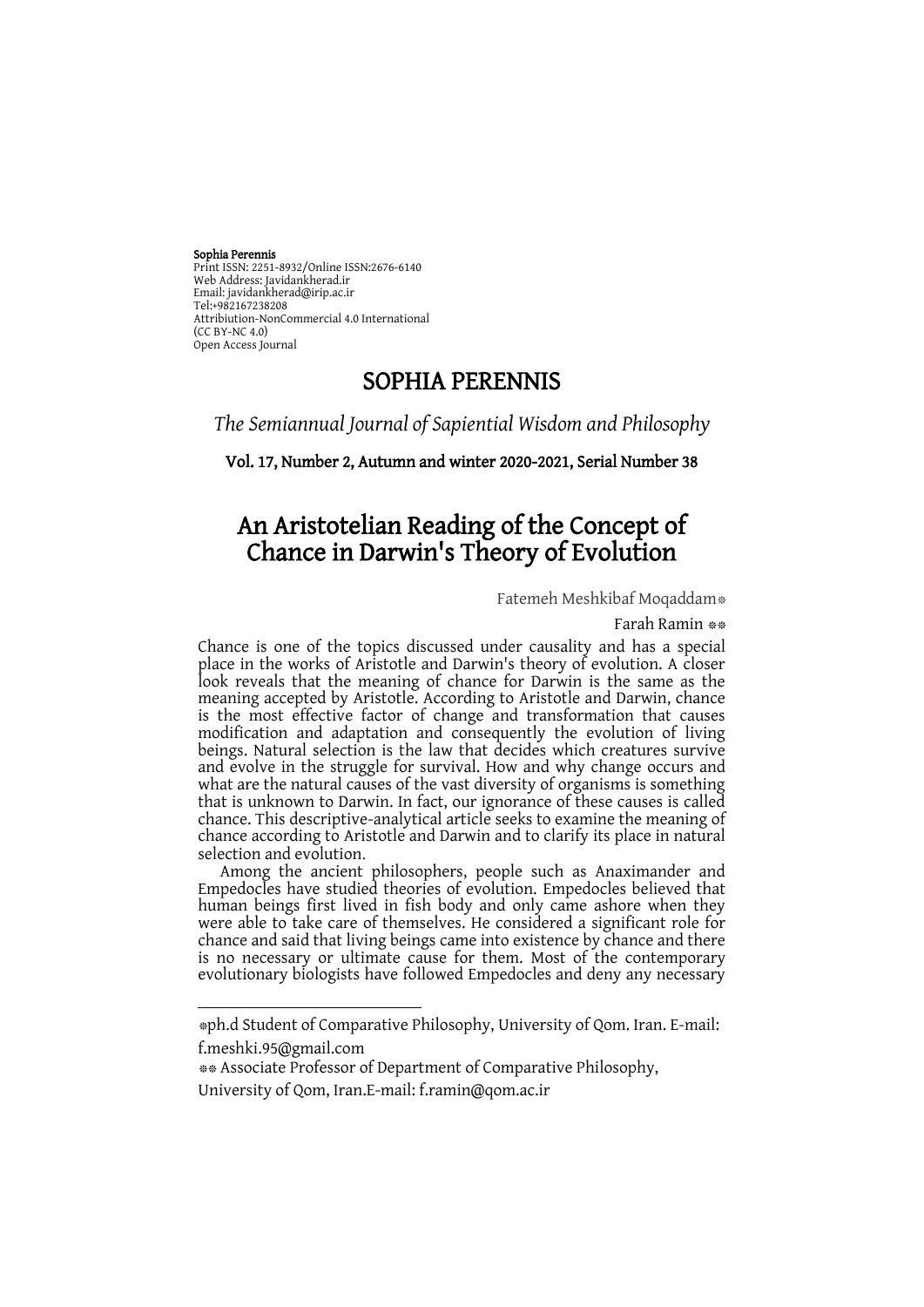or ultimate cause in the process of evolution. After him, Aristotle was another philosopher who spoke about chance and examined it in a teleological context. Darwin saw evolution as a product of chance and like Aristotle examined it in a teleological context. Aristotle gave the example of an architect who has to use stones thrown from a rock to construct a building. The architect, due to his ignorance of natural laws, considers the shape of each stone as the product of chance; but he consciously uses these stones for his own purposes. In the process of evolution, natural selection is like an architect for whom random genetic drifts and mutations are the materials from which he selects. The selection made by natural selection is purposeful and will be in the direction of survival and adaptation of the living organism to the environment. Therefore, the role of chance in the process of evolution that Aristotle believed in and that Darwin used in his theory is very important.

Aristotle in his second book of *Physics* stated that chance is a kind of cause that gives rise to unusual events like finding a treasure while digging a hole for planting a tree and chance is an accidental cause.

Darwin stated that chance has two meanings: the first one is probability and the second one is randomness and believed that the second meaning is in fact the same as the first one. But as a whole, chance is the cause of phenomena whose real cause has not been found yet and by the passage of time their real cause will be discovered.

Examining the views of Aristotle and Darwin, it can be concluded that First, both Aristotle and Darwin accept the principle of causality and believe that no phenomenon in the universe occurs without a cause. Second, they are in agreement about the principle of purposefulness of the universe. Third, for both, chance is a cause that plays a key role in the evolutionary process. According to Aristotle, chance is not an essential cause rather an accidental cause and gives rise to unusual things in the natural world. However, Darwin says that wherever we do not know the real causes or we encountered unexpected results we interpret it as chance. Therefore, accidental causality seems meaningless to Darwin. Fourth, natural selection as a law of nature is accepted by Aristotle and Darwin and it can select those changes and transformations which are necessary for the evolution of a living being. These changes such as drifts and genetic mutations occur by chance. In other words, natural selection is like an architect that by selecting changes and transformations, enables the living beings to adapt to the environment, to survive, and to evolve. Fifth, both Aristotle and Darwin consider chance as an equivalent for human ignorance and believe that human understanding is incapable of knowing the laws of nature. So they use chance to point out unknown causes that act as a mystery and may be known in the future. It can be said that the discussion of chance has two ontological and epistemological dimensions. The epistemological dimension of chance means whether we, as the agent of knowledge, are able to recognize chance in the natural world or not. The fact is that there is no certain and *a priori* knowledge about chance events. Accidental causes also indicate human ignorance of real causes, and ignorance is a category related to the field of epistemology. Therefore, this article examines epistemological dimension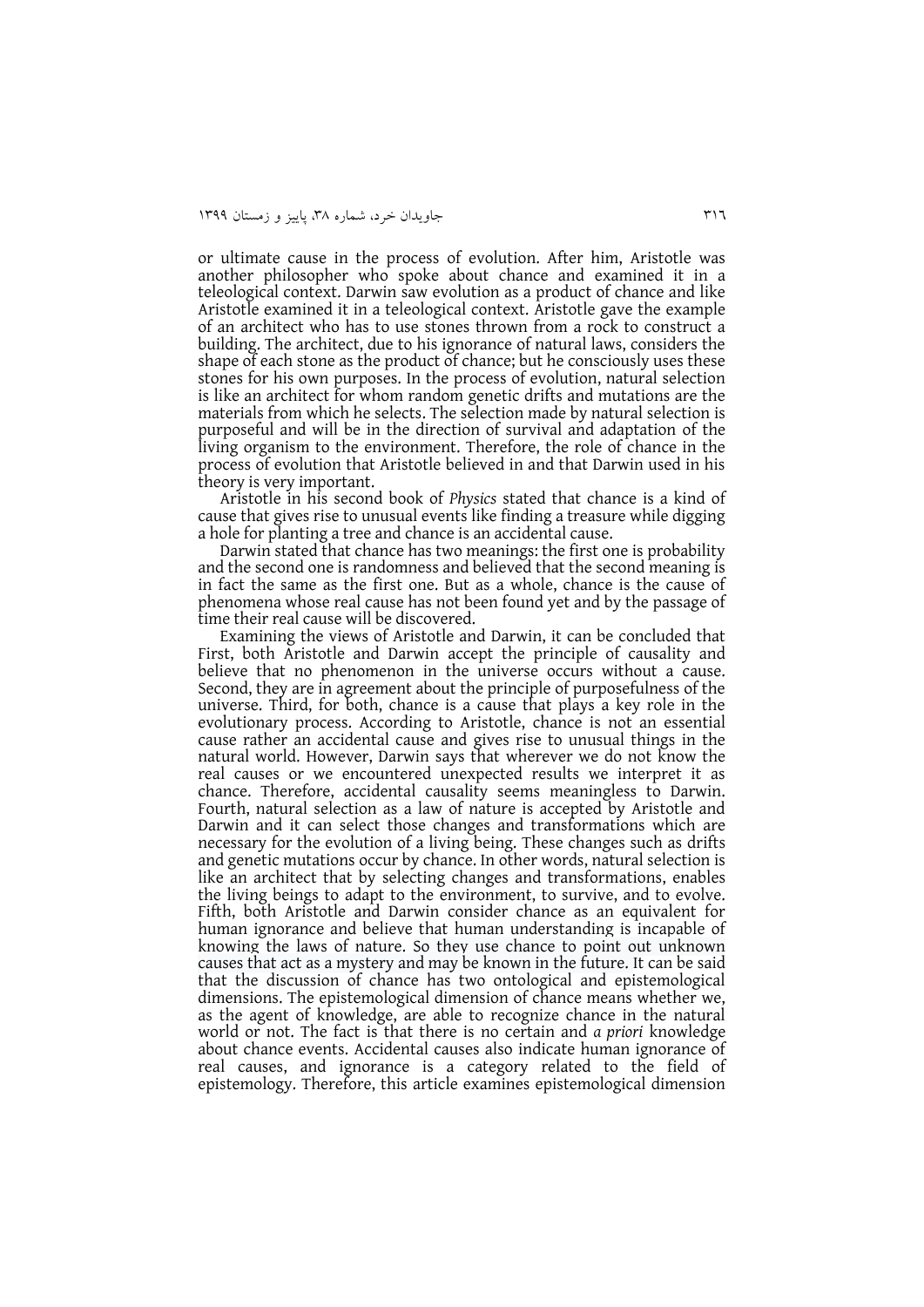of chance. It should be noted that Darwin offers another meaning of chance, which is his own innovation, and that is that the adaptation of beings to the environment is a matter of time and future conditions and it will occur by chance in the future. It means that sometimes we know the cause of an accident but we do not know why and how it causes change and transformation. Future events are uncertain and unpredictable and arise in order to adapt to the environment and survival. Darwin considered the second meaning of chance as an accident and said that the second meaning is in fact the same as the first meaning which is probability. It seems that the second meaning of chance which has been presented by Darwin is also accepted by Aristotle but he did not separate these two meanings.

#### References

- -Allen, J. (2015). Aristotle on Chance as an Accidental Cause. In M. Leunissen (ed.), *Aristotle's Physics*. A Critical Guide, Cambridge University Press. PP.66-87.
- -Ayala, Francisco J. (1970). Teleological Explanation in Evolutionary Biology, in *philosophy of Science*. 37:1-15.
- -Aristotle (1984). *The Complete Works of Aristotle*. Edited by Jonathan Barnes, Princeton: Princeton University Press.
- -Beatty, John. (1984). Chance and Natural Selection. *Philosophy of Science*. 51(2): 183-211.
- -Darwin, Charles. (1958). *Autobiography*. London: Collins.
- -\_\_\_\_\_\_\_\_\_\_\_\_\_. (1987). *Charles Darwin's Notebooks 1836-1844*. Edited by P. Barrett, Sandra Herbert, David Kohn, and Sidney Smith. Cambridge University Press.
- -\_\_\_\_\_\_\_\_\_\_\_\_\_. (1959). *the origin of Species*. Philadelphia: University of Pennsylvania Press.
- -\_\_\_\_\_\_\_\_\_\_\_\_\_. (1868*). the Variation of Animals and Plants under Domestication*. London
- -Dennett, Daniel. (1995). *Darwin's Dangerous Idea: Evolution and the Meaning of Life*. New York: Simon and Schuster.
- -Dudley, John. (2018). Aristotle's Views on Chance and Their Contemporary Relevance. *The Peripatetic Tradition*. Vol.12. pp.7-27.
- -Dudley, John. (2012). *Aristotle's Concept of Chance, Accidents, Cause, Necessity, and Determinism*. State University of New York Press, Albany.
- -Ghiselin, Michael. (1997). *Metaphysics and the Origin of Species*. State University of New York Press.
- -Gigerenzer, G. (1989). *The Empire of Chance: How Probability Changed Science and Everyday Life, Ideas in Context*. Cambridge: Cambridge University Press.
- -Gregory, Andrew. (2007). *Ancient Greek Cosmogony*. London.
- -Guthrie, W.K.C. (1981). *A History of Greek Philosophy*. Cambridge.
- -Heinaman, [Robert. \(1985\). Aristotle on accidents.](https://philpapers.org/s/Robert%20Heinaman) *[Journal of the](https://philpapers.org/s/Robert%20Heinaman)  [History of Philosophy](https://philpapers.org/s/Robert%20Heinaman)*. 23 (3):311-324.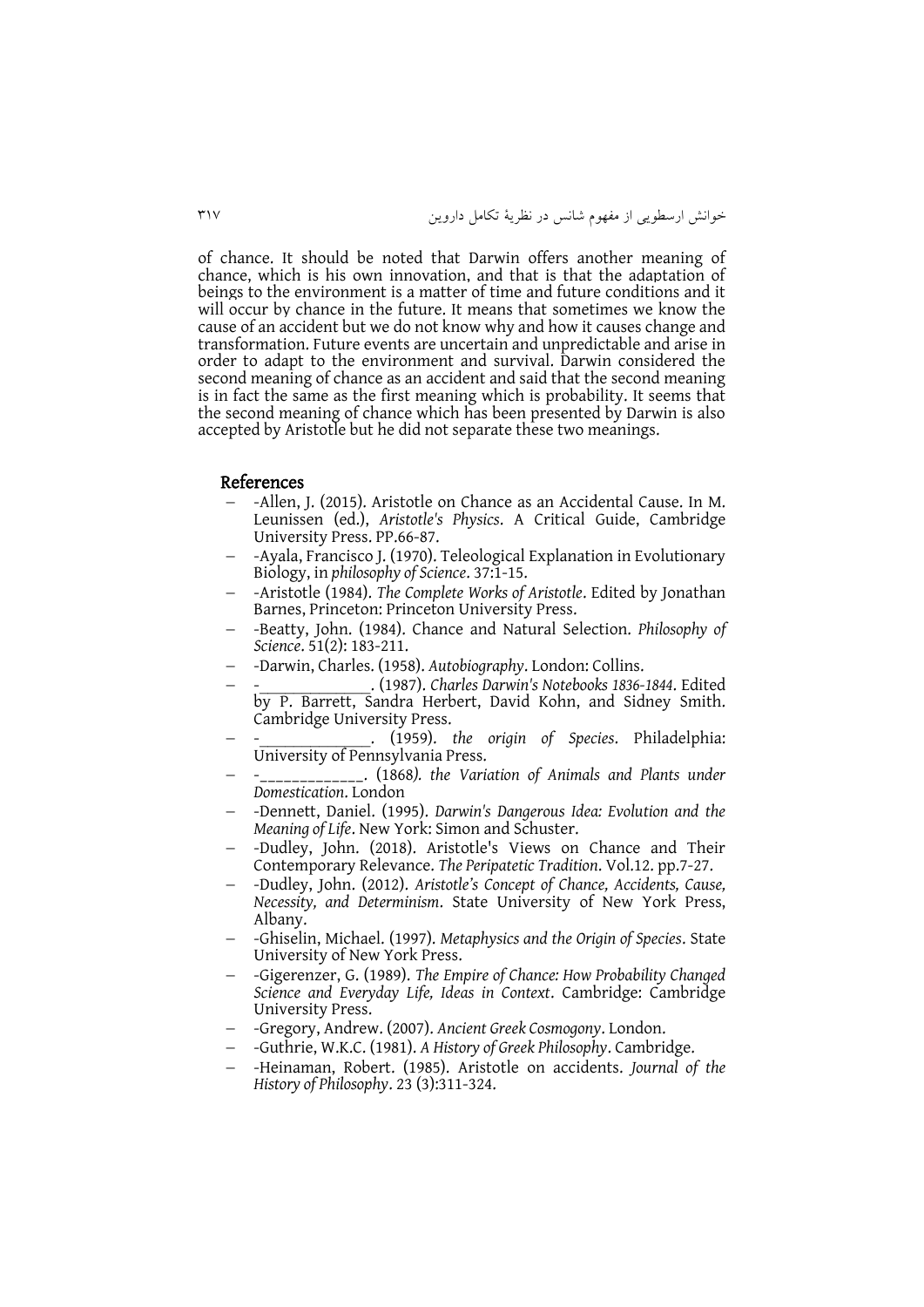- Hodge, M.J.S. (1977). The Structure and Strategy of Darwin's Long Argument. *British Journal of the History of Science*. No.10 (3): 237-245.
- Johnson, Curtis. (2015). *Darwin's Dice, the Idea of Chance in the Thought of Charles Darwin*. Oxford University Press.
- -Lyell, Charles. (1837). *Principle of Geology*. London: Murray. 5th edition.
- -Naddaf, Gerard. (2003). Anthropology and Politogony in Anaximander of Miletus, pp. 7-69, in Couprie, Dirk L., Hahn, Robert, Naddaf, Gerard, *Anaximander in Context, New Studies in the Origins of Greek Philosophy*. Albany (NY).
- Pence, Charles H. (2014). The early history of chance in evolution. *Studies in History and Philosophy of Science*. USA. Vol.50. pp.48-58.
- -Sorabji, Richard. (1980). *Necessity, Cause and Blame, Perspectives on Aristotle's Theory*. New York.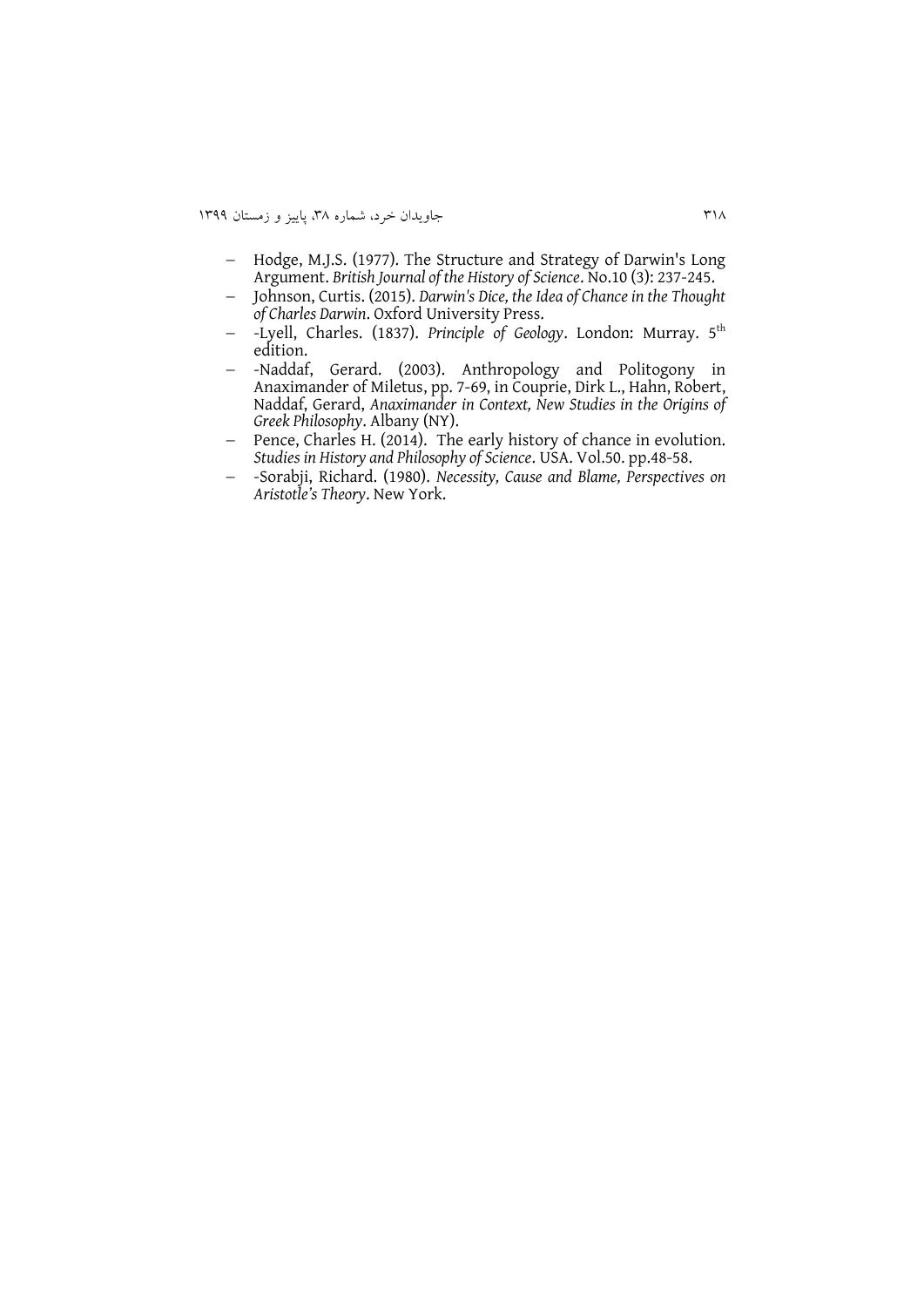**مجله علمی جاویدانخرد، شماره ،83 پاییز و زمستان ،9811 صفحات -893 843**

**خوانش ارسطویی از مفهوم شانس در نظریة تکامل داروین**

**\* فاطمه مشکیباف مقدم \*\* رامین فرح**

> چکیده شانس از جمله مباحثی است که در ذيل بحث علیت مطرح می¬شوود و در آثار ارسطو و نظريه تکامل داروين از جايگاه ويژه¬ای برخوردار اسوت . بوا بررسی دقیق می¬توان دريافت کوه معنوای شوانس از نظور دارويون، هموان معنای مورد پذيرش ارسطوست. شانس، مؤثرترين عامل تغییـر و دگرگــونی است که باعث اصالح و سازراری و در نتیجه تکامل موجودات زنده است. انتخاب طبیعی قانونی است که تصمیم می¬گیرد چـه موجـوداتی در نـزاع برای بقاء زنده بمانند و بــه تکامــل برســند. اينکــه چگونــه و چــرا تغییــر و دگرگونی ايجاد می¬شود و علل طبیعی تنوع گسـترده موجـودات چیسـت، امری است که برای داروین مجهول است. در حقیقت، ناآگـاهی مـا از ايـن علل و عوامل، شانس نام دارد. اين مقاله با روشی توصویفی -تحلیلوی بور آن است تا معنای شانس در ارسطو و داروين را مورد مداقه قرار دهد و جايگاه آن را در انتخاب طبیعی و تکامل روشن سازد. <mark>کلید واژهها:</mark> شانس، تکامل، تنوع زیستی، قانون طبیعی، دگرگونی، ارسـطو، داروين.

#### **.1 مقدمه**

در میان فالسفه قديم کسانی چون آناکسیمندر و امپدوکلس به نظريههای تکامل پرداختهاند ).13-17pp 2003, ,Naddaf). نظريه آناکسیمندر که نظريهای قابل توجه و مؤثر است، بیان میکند زندگی حیوانی در دریا آغاز شدهاست و موجودات زنده از

> \* (نويسنده مسئول) دانشجوی دکتری فلسفه تطبیقی. دانشگاه قم، قم، ايران. رايانامه: [f.meshki.95@gmail.com](mailto:f.meshki.95@gmail.com) \*\*دانشیار رروه فلسفه تطبیقی، دانشگاه قم، قم، ايران. رايانامه: ir.ac.qom@ramin.f تاريخ دريافت: 11/3/3 تاريخ پذيرش: 11/11/1

**.**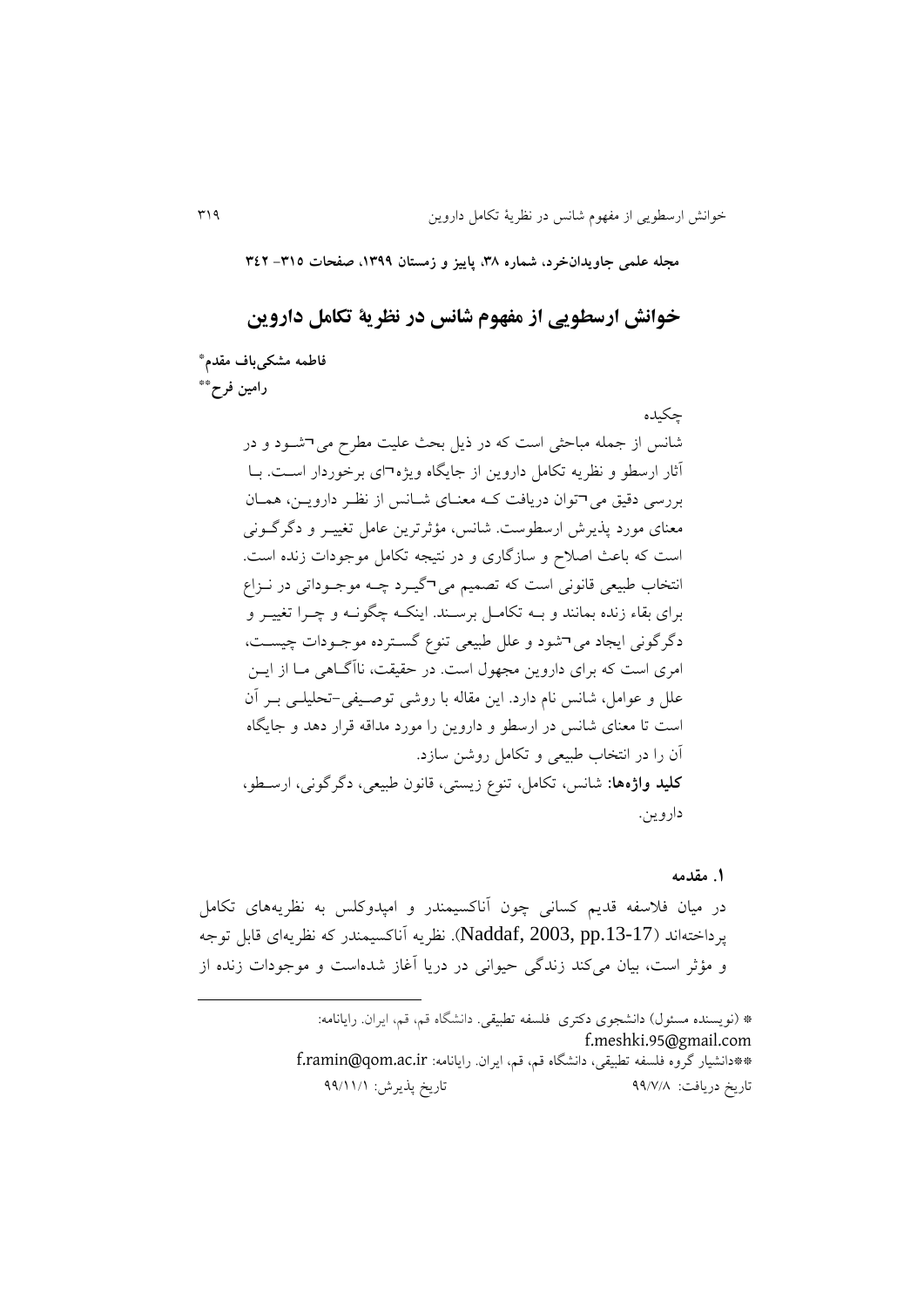دريا به طرف ساحل آمده و خودشان را با زندری بر روی خشکی وفق دادند. امپدکلس معتقد است موجودات انسانی نخستین بار درون ماهی پرورش يافتند و تنها زمانی به ساحل آمدند که توانستند از خودشان مراقبت کنند. دلیلی وجود ندارد که آناکسیمندر در جهانشناسی يا حیوانشناسی خود از شانس استفاده کردهباشد ( ,Gregory, 2007 .45p). اما امپدوکلس در نظريه خود پیرامون تنو زيستی، جايگاه قابل توجهی برای شانس در نظر میگیرد و ارسطو هم به آن اشاره دارد (ارسطو، ۱۳٦۳، ص۹۷).

ارسطو ديدگاه امپدوکلس درباره انتخاب طبيعی را نوعی آنتیتز در برابر ديدگاه غايتشناسانه میداند (Sorabji, 1980, pp.176-181). استفاده امپدوکلس از شانس به اين معناست که موجودات زنده به طور کامالً اتفاقی به هستی آمدهاند و علت ضروری و علت غايی ندارند. او بقاء و حیات را از آن موجودی میداند که توانايی بقاء و زنده ماندن را داراست. اکثر زيستشناسان تکاملی معاصر از امپدوکلس پیروی کرده- اند و هرگونه علت ضروری يا علت غايی را در فرآيند تکامل منکرند. می توان نتيجه گرفت امپدوکلس و ارسطو در بررسی جايگاه شانس اتفاق نظر ندارند و بحثهای اخیر ریشه در نزاع این دو بر سر معنا و جایگاه شانس دارد. در بررسی جایگاه شانس در آراء ارسطو درمیيابیم که او شانس را مربوط به فلک مادون قمر میداند و آن را در بستری غايتشناسانه بررسی میکند. وی معتقد است شانس يعنی تشخیص حادثه و رويدادی معنادار، درست زمانی که انتظار آن را نمیکشیم و پیشفرضی نسبت به آن نداريم. او بيان میکند شانس به اين معنا در فرآيند تکامل و نزاع برای بقاء از جايگاه ويژهای برخوردار است.

داروين تکامل را محصول شانس میداند و همانند ارسطو، شانس را در تبیینی غايت شناسانه ارائه میدهد. وی مثال معماری را مطرح میسازد که مجبور است از سنگهايی که از صخره پرتاب شدهاند، برای ساختن بنايی استفاده نمايد. معمار به خاطر جهلش از قوانین طبیعی، شکل هر سنگ را محصول تصادف میداند؛ امّا آراهانه در جهت اهدافش از اين سنگها استفاده میکند. در فرآيند تکامل نیز انتخاب طبیعی، همانند معماری است که رانشها و جهشهای ژنتیکی تصادفی برای او در حکم مصالحی هستند که از میان آنها گزينش میکند. گزينشی که توسط انتخاب طبیعی انجام می شود، هدفمند است و در جهت بقاء و سازراری موجود زنده با محیط خواهدبود ) ,Dudley .395I 1868, ,Darwin; .336-7p 2012,). بنابراين، نقش شانس در فرآيند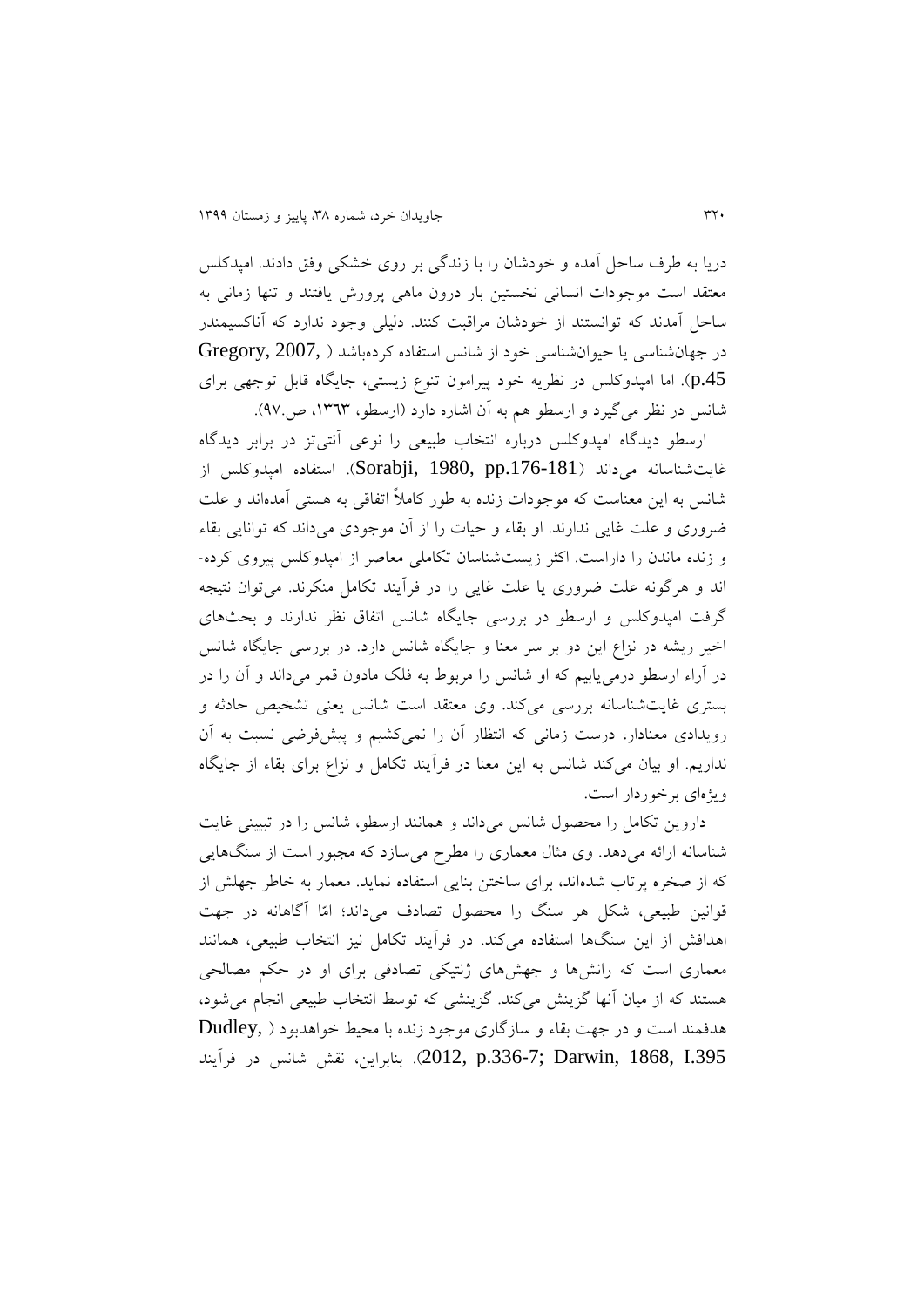تکامل که ارسطو بدان قائل است و داروين هم در نظريه خود آن را به کار میبرد، بسیار با اهمیّت است.

در اين پژوهش، ديدگاه ارسطو، بر محور آراء «دنيل دادلی» قرار گرفت؛ زيرا وی سعی کرده است مفهوم شانس را در فیزيک، متافیزيک، بیولوژی و اخالق ارسطو گردآورد و با يکديگر مقايسه و بررسی نمايد. دادلی مدعی است که پیش از وی چنین کاری انجام نشدهاست (Dudley, 2015, p.335). در تبیین مفهوم شانس داروین نیز بر ديدگاه «کريتس جانسون» تکيه بيشتری داشتهايم، زيرا به نظر می رسد که کتاب «تاس داروين» وی، يکی از جامع ترين آثاری است که در سال های اخير در اين زمينه نگاشته شدهاست.

### **.3 بررسی شانس در نظر ارسطو**

### **.3-9 اصطالحشناسی**

ارسطو در کتاب دوم *فيزيک* يا *طبيعيات (ارسطو، ١٣٦*٣، صص ٩٥-٨٨) در بررسي خود پیرامون مفهوم شانس، بین امور معمول و غیرمعمول<sup>۱</sup> فرق میگذارد. امور معمول اموری هستند که يا همیشه، مانند »روز در پی شب میآيد« يا اکثر مواقع، مانند »زمستان سرد است»، ضرورتاً تحقق پیدا میکنند. واضح است که چنین اموری را شانسی یا اتفاقی نمیدانیم. امور غیرمعمول اموری هستند که از روی شانس و يا از روی تصادف رخ میدهند و همیشگی و ضروری نیستند. به منظور توضیح و تقسیم امور غیرمعمول، ارسطو از «اتفاق»<sup>۲</sup>، «بخت»<sup>۳</sup> و «خودانگیزش»<sup>، ب</sup>یاد میکند (-Phys. II, x, 197a 8 23؛ ارسطو، ١٣٦٣، ص٩٠). در تبيين اين سه اصطلاح، میتوان گفت که ارسطو «اتفاق» را به عنوان جنسی مطرح میکند که دارای دو نوع است: بخت و خودانگیزش (خود به خودی). «بخت» در قلمرو عمل تأثیر دارد و شبیه آن در جهان طبیعی، امر خودکار يا »خودانگیخته« است ).66p 2015, ,Allen). به بیان ديگر، »اتفاق« اصطالحی اعم از رويدادهای ناشی از »بخت« و »خودانگیزش« است که هم میتواند نتیجه انتخابی آگاهانه باشد، که مربوط به حوزه کنش و رفتارهای انسانی است (بخت) و هم میتواند موارد ديگری مانند فعل موجودات بیجان، حیوانات پست و کودکان را

- 1. Usual and unusual occurrences.
- 2. Chance (to automaton).
- 3. Luck, fortune (tuche).

1

4. Spontaneous, automatic.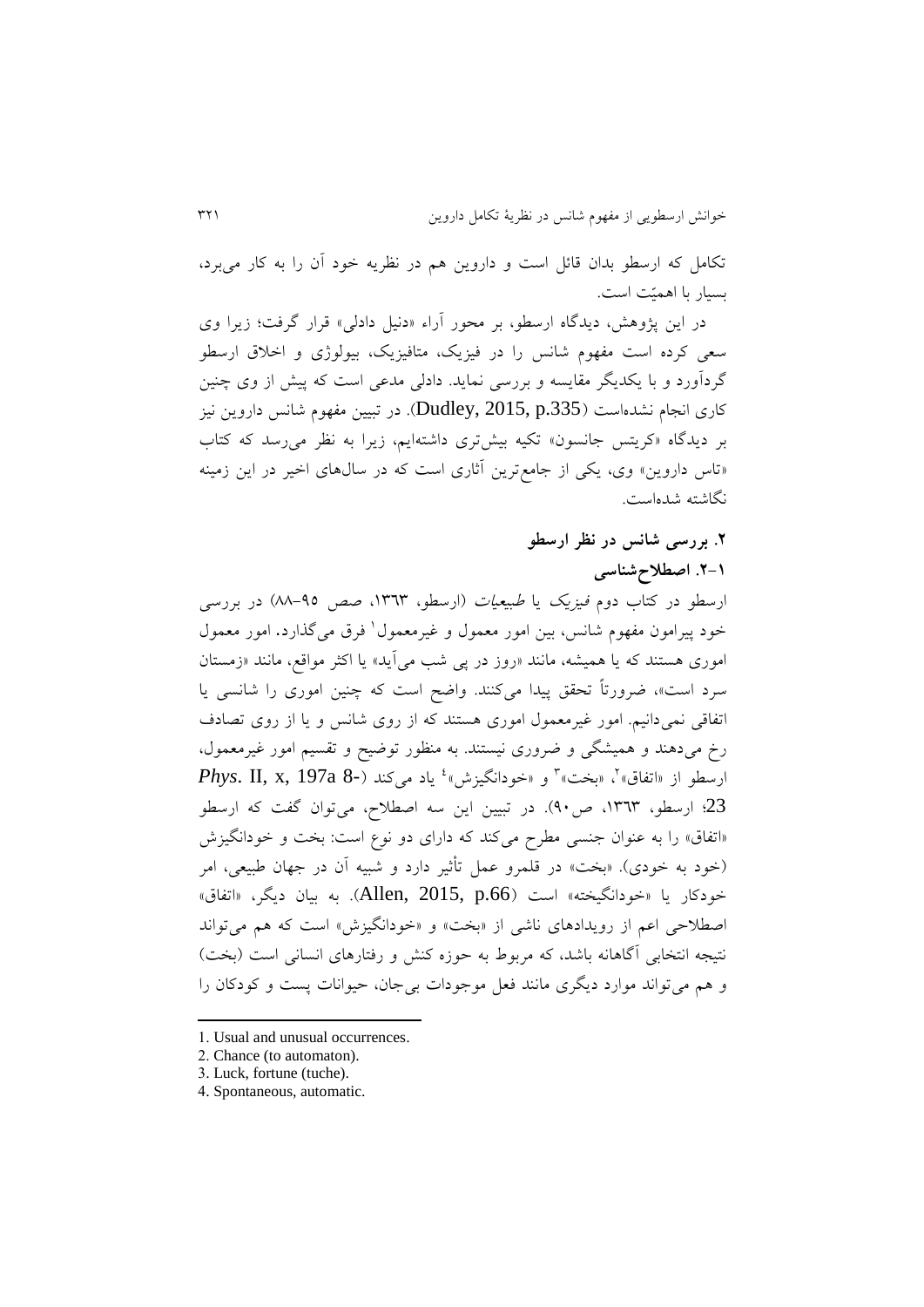که در آنها انتخاب آگاهانه وجود ندارد (خودانگیزش)، در برگیرد. بنابراین، «اتفاق» بر خلاف «بخت»، در مورد غیر انسان و اشیاء بی جان نیز صادق است. البته «بخت»، تنها با فعل آراهانه مالزمت دارد؛ امّا به عنوان غايت اصلی عمل آراهانه از قبل نبوده است. ارسطو تأثیر بخت بر اخالقیات انسان را به عوامل علّی چون طبیعت و عقل، تحويل میبرد )4-5 b197 ,x ,II .*Phys*). در تفاوت دو اصطالح »بخت« و »اتفاق«، ارسطو از مثال کمک می گیرد. زمانی که گفته می شود اسبی به حسب اتفاق آمد و این امر باعث نجات او شد، مراد از »اتفاق« يعنی »آمدن به منظور نجات« که از روی قصد، تعقل و انتخاب نبوده است. همچنین است سنگی که خودبهخود میافتد و به فردی اصابت می- کند؛ حال آنکه آن سنگ به قصد اصابت به آن فرد نیفتادهاست. در اين دو مثال، »اتفاق« در معنای «خودانگیزش» است: خودانگیزش در حیوان و در شیء بی جان. «بخت» مانند اينکه فردی به بازار میرود و به طور اتفاقی بدهکار خود را میبیند و پول خود را از او پس میریرد. در اينجا علت رفتن به بازار اراده فرد است که از روی اتفاق، بدهکار خود را میبیند. در رويدادهای اتفاقی، علتی خارجی همراه رفتار يا حرکت شیء بی- جان يا فاقد عقل است که گرچه پيامدی غايتمند دارد، ولی بالفعل غايتی ندارد و از روی قصد نیست.

**.3-3 شانس بر اساس تبیین متافیزیکی ارسطو**

تبیین متافیزيکی ارسطو از اتفاق و شانس در کتاب دوم فیزيک يا طبیعیات مطرح می- شود (ارسطو، ۱۳٦۳، صص ۹۵-۸۸). این کتاب درباره علیت است و شانس توسط ارسطو به عنوان علتی تلقی میشود که غیر از علل اربعه است و میتواند عامل پیدايی امور باشد ).8p 2018, ,Dudley). در اينجا ارسطو تمامی وقايع و رويدادهای عالم را به سه دسته تقسیم میکند:

1( وقايع و اموری که همیشه و به يک سبک رخ میدهند مانند اينکه روز در پی شب، تابستان در پی بهار و مرگ در پی حیات رخ میدهد و هیچ گونه استثنایی در کار نیست؛

2( وقايع و اموری که به طور معمول و به يک سبک رخ میدهند مانند اينکه آب و هوای يونان در فصل زمستان معموالً خوب است اما استثنابردار است. مثل اينکه زمستان امسال طوفانی است؛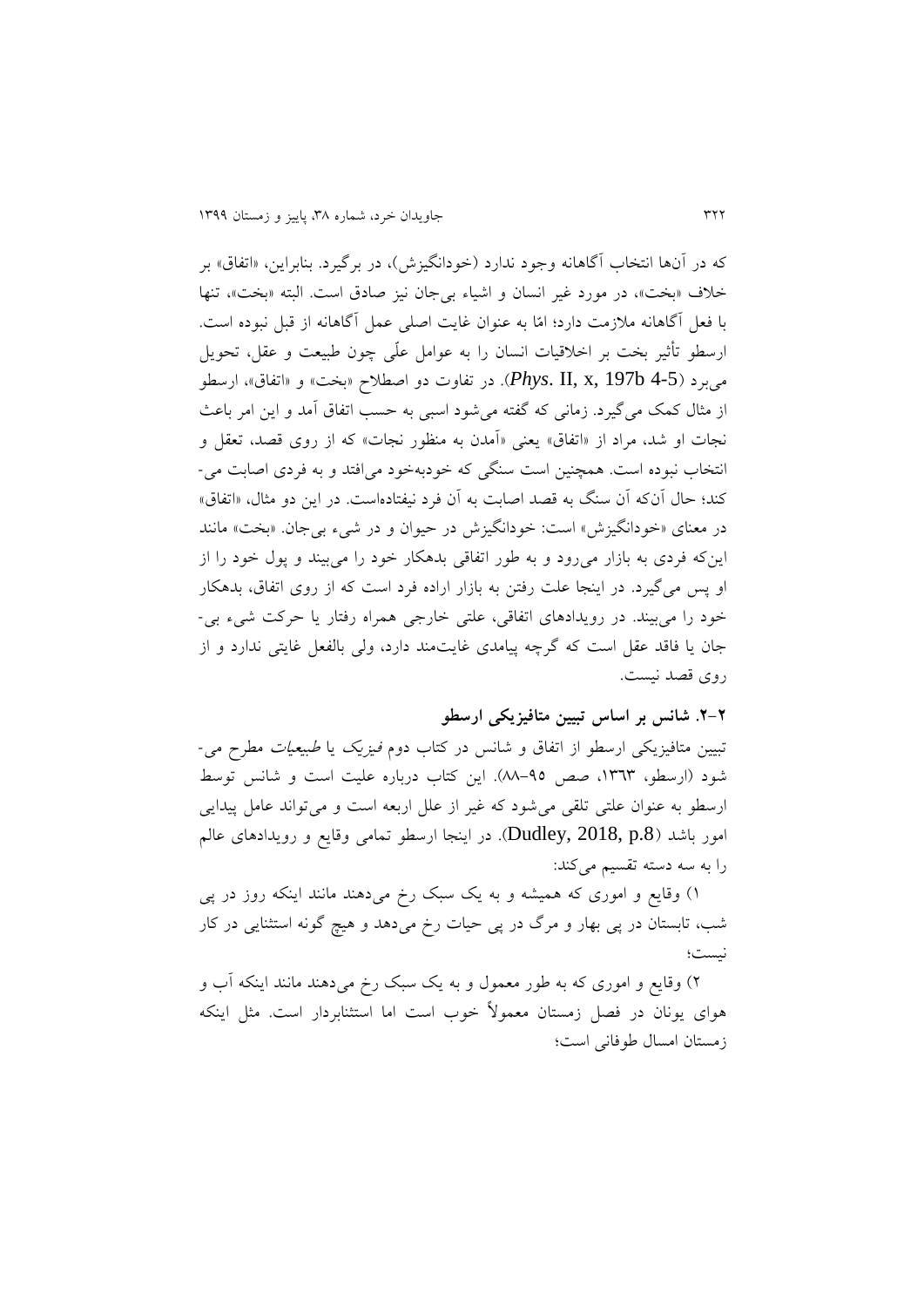6( وقايع و اموری که غیرمعمول هستند مانند بردن التاری يا پیدا کردن رنج در چالهای که برای کاشتن درخت حفر شدهاست. شانس و اتفاق به اين دسته تعلق دارد .)*Phys*. II, v, 196, b10-13; 196, b20; 197, a19-20(

مقسم اين سه قسم، علیت است. قسم اول به اموری اشاره دارد که ضرورتاً و به حکم طبیعت همیشه به يک شکل خواهندبود. قسم دوم هم اشاره دارد به اموری که در اکثر مواقع، بر حسب ضرورت، به يک شکل رخ میدهند. علیت در اين دو قسم، علیت ذاتی و ضروری است. اما قسم سوم به اموری اشاره دارد که میان آنها رابطه ضروری برقرار نیست. فردی که چالهای حفر میکند، هدف و قصدش کاشتن درخت است. به عبارت ديگر همواره برای کاشت درخت، ضرورت دارد که چالهای حفر بشود. اما حفر چاله برای کاشت درخت، منجر به پیدا کردن رنج نمیشود. به عبارت ديگر میان حفر چاله و پیدا کردن گنج، رابطه ضروری برقرار نیست و حفر چاله به طور اتفاقی و بالعرض منجر به پيدايی گنج شدهاست. بنابراين میتوان حفر چاله را علت بالعرض پیدايی گنج در نظر گرفت. بنابراين، ارسطو بين دو نوع علت يعنی علت ذاتی يا ضروری و علت عرضی يا علت شانسی و اتفاقی، فرق میرذارد. دلیل او بر وجود شانس و اتفاق، بر اساس روش ديالکتیکی اوست؛ يعنی از آنجا که همگان و از جمله اهل خرد به وجود وقايع اتفاقی اعتقاد دارند، پس قطعاً شانس و اتفاق وجود دارد (ارسطو، ١٣٦٣، ص ٩٠).

سپس ارسطو به بحث غايتمندی امور اشاره میکند و بر اساس آن تقسیمبندی ديگری از وقايع عالم ارائه میدهد و برخی امور را دارای غايت و برخی را فاقد آن می- داند. درمیان امور دارای غايت، برخی وقايع بر طبق قصد مشخص روی میدهند و برخی قصد و هدف از پیش تعیینشده ندارند، اما غايت و »برای چیزی« در مورد آنها صادق است (ارسطو، ١٣٦٣، ص٩١). اموری که دارای غايت معين هستند، محصول عقل و يا طبیعت هستند و عقل و طبیعت به عنوان علت فاعلی عمل میکنند. علت بودن عقل و تصمیمات عقلی بشر امری واضح و آشکار است. طبیعت نیز به علل اربعه اشاره دارد و در مورد طبیعت، علت صوری و علت غايی و علت فاعلی يکی است. اما علت شانسی و اتفاقی يکی از علل اربعه نخواهدبود. بنابراين، علت شانسی و اتفاقی قسم ديگری از علل است که به واسطه علت ذاتی و ضروری، معنادار و هدفمند می- گردد و می توان آن را علت عرضی دانست. به عنوان مثال، پیدایش خانه یک علت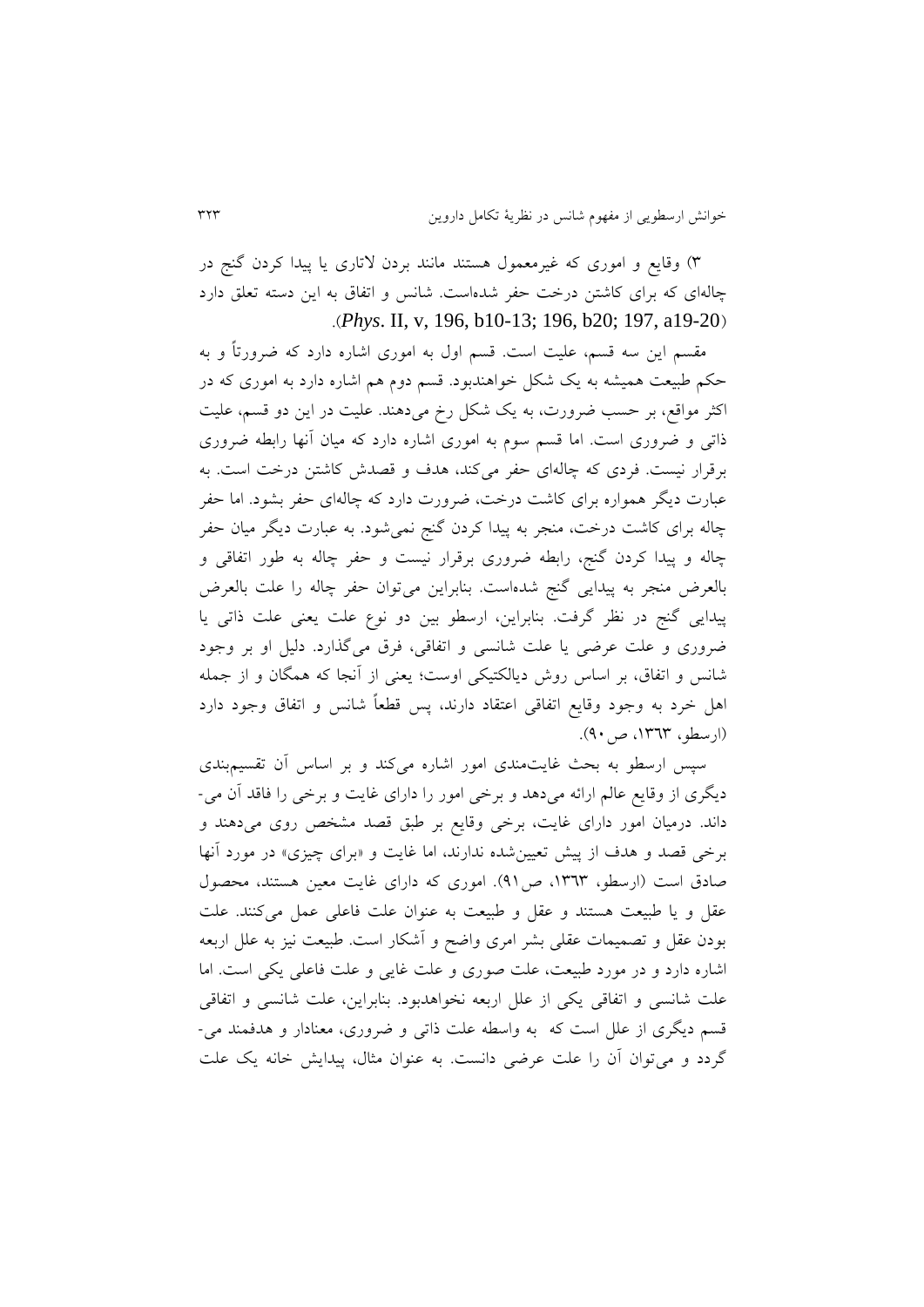ضروری دارد و صدها علت شانسی وتصادفی را داراست )28-b 196, ,v ,II .*Phys* 29(. بنّا علت ضروری پیدايی خانه و موسیقیدان بودن يا رنگپريده بودن او علت تصادفی خانه است. يعنی موسیقیدان بودن يا رنگپريده بودن، علت فاعلی يا علت غايی پیدايی خانه نیست و اينها علل تصادفی هستند که همزمان با علت فاعلی خانه يعنی بنّا وجود دارند اما با ساخت خانه ارتباطی ندارند (-Dudley, 2012, pp.20 .)31

شاهد مثال ديگر ارسطو، فردی است که برای رفتن به تئاتر به مرکز خريد آمدهاست و به طور اتفاقی بدهکار خود را مالقات میکند و بدهی خود را از او باز میستاند. دريافت بدهی علت اصلی آمدن به مرکز خريد نیست و علت شانسی و اتفاقی آمدن به آنجا تلقی میشود )33-197b 169, ,v ,II .*Phys*). اين فرد برای مالقات بدهکار خود هیچ برنامهريزی قبلی انجام نداده و قصد و نیت اين کار را از قبل نداشتهاست. بنابراين، حوادث و وقايع ناشی از شانس، به خاطر رسیدن به هدف مفروض و از پیش تعیینشده رخ نمیدهند؛ بلکه زمانی به وقو میپیوندند که انتظار آن را نمیکشیم و از قبل به آن علم نداريم. ارسطو معتقد است حوادث ناشی از شانس غیرقابل پیشبینی هستند. زيرا فردي كه به مركز خريد آمده، ممكن است قصدش رفتن به تئاتر، دادگاه، مالقات يک دوست و يا هزاران دلیل ديگر باشد. در نتیجه بايد بگويیم شانس و علت شانسی نتیجه و برآيند علل ضروری و ذاتی بسیار است. هر يک از اين هزاران علت میتواند توسط اراده آزاد فرد انتخاب شود و به عنوان علت ذاتی و ضروری آمدن به مرکز خريد باشد.

ارسطو در فصل سوم از کتاب ششم متافیزيک به حوادث و اتفاقات غیرمعمول در عالم مادون قمر میپردازد )iii ,)VI (E .*Met*). بسیاری از مفسران ارسطو معتقدند این فصل، سخت و مبهم و بیان ارسطو پیرامون تصادف و اتفاق بسیار گیجکننده است ).317p 1985, ,Heinaman). ارسطو در اين فصل بیان میکند مبادی و عللی وجود دارد که پدید می]یند و از بین می٫وند. این مبادی و علل میتوانند اتفاقی ٰ باشند. در ادامه به بررسی چیستی شانس و اتفاق اشاره میکند و اينکه چرا تصادف و اتفاق وجود دارد. او بیان میکند که هیچ علمی به اتفاق و تصادف نمیپردازد.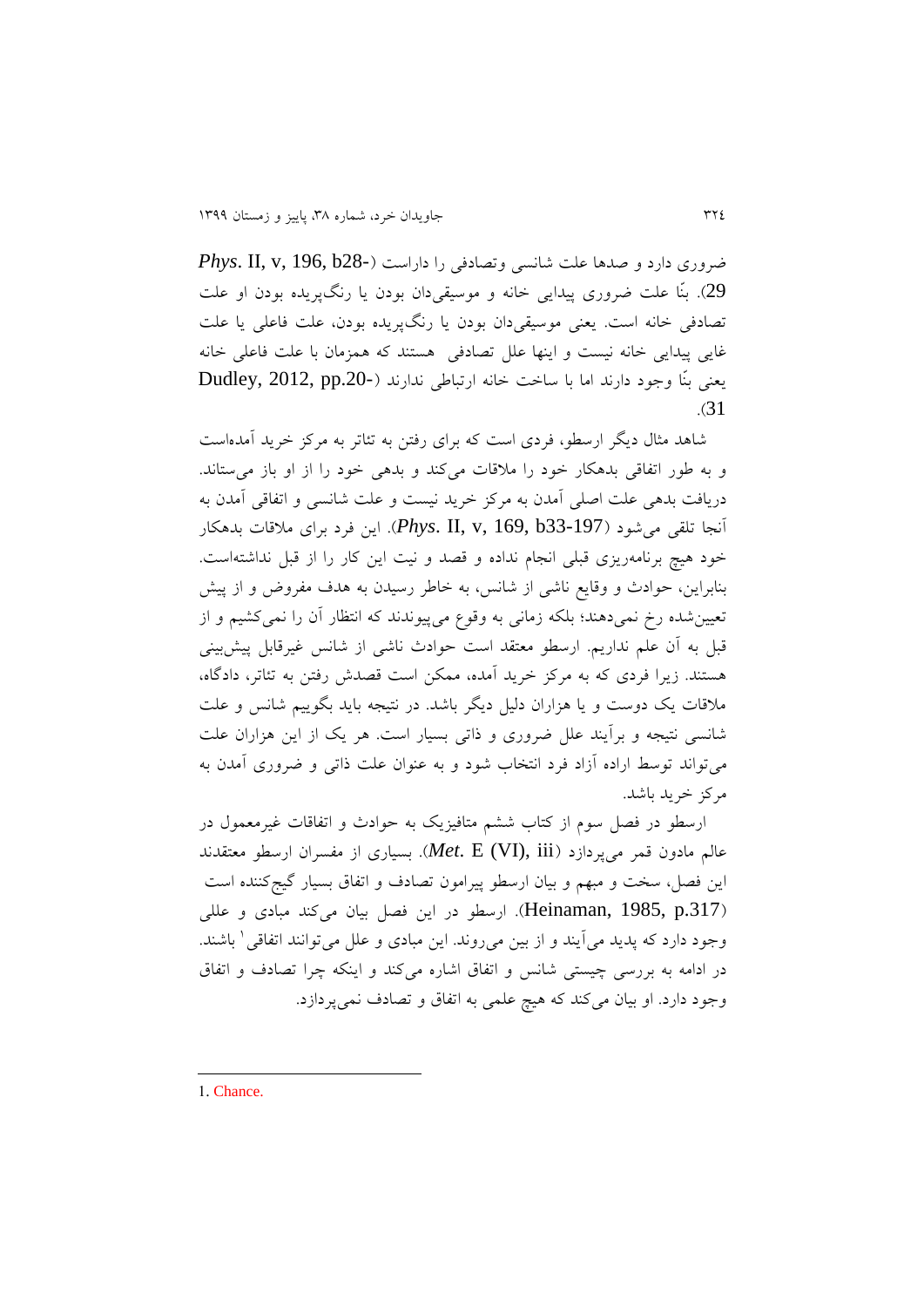ارسطو معتقد است اين امور اتفاقی و تصادفی وجودی حقیقی از جنس مثل افالطونی ندارند. اما وجودی بالقوه برای آنها مفروض است. وجود بالقوه آنها واقعی است و نوعی ماده برای آنها پیشفرض ررفته میشود. جواهر زيربنا هستند و علت مادی اين اتفاقات و امور تصادفیاند. بنابراين، علل ذاتی و ضروری، همزمان با اتفاق موجودند و می توان نتیجه گرفت علل اتفاقی و تصادف در عالم وجود دارند. اگر علل اتفاقی موجود نباشند، در مثال فردی که غذای پرادويه خوردهاست و برای رفع تشنگی به بیمارستان میرود و در بین راه به قتل میرسد، بايد نتیجه ررفت هر که غذای پرادويه بخورد، به قتل خواهدرسید و هیچ احتمالی برای فروض ديگری از قبیل بیماری باقی نخواهدماند؛ همچنین ممکن است از حوادث رذشته نسبت به ضرورت آينده استدالل کنیم؛ حال آنکه اين موارد خالف تجربه است. ارسطو بیان میکند اينکه می- گوييم امری گاهی اوقات رخ میدهد و نه همیشه، به وجود اتفاق اشاره دارد. چرايی وجود چنین اموری به خاطر ماده است. ماده داشتن، وجود و عدم وجود اشیاء را ممکن میسازد و از ضروری بودن اشیاء جلوریری میکند.

ارسطو می گوید در بررسی سلسله علل، از زمان حال به سمت گذشته، این سلسله در جايی متوقف میشود و از يک جايی به بعد، نمیتوان جلوتر رفت و اين به خاطر وجود شانس و اتفاق در سلسله علل است. مثلاً فردی تصمیم می گیرد (علت فاعلی) که به آتن سفر کند. به خاطر طوفان (علت تصادفی و اتفاقی) در شهر ديگری پياده می-شود که سنگهای مرغوب و فراوانی دارد. به خاطر وجود سنگها )علت مادی( تصمیم میگیرد در آنجا خانهای بسازد. سپس با زنی ازدواج میکند و در آن خانه زندگی می کنند. طوفان آن علت تصادفی است که اين سلسله علل را پديد آورده و اين سلسله محدود است و از اين فراتر نمیرود. بنابراين از نظر ارسطو، امور غیرمعمول و ناشی از شانس ضروری نیستند، پس آینده، قطعی و قابل پیشبینی و پیش گویی نخواهد بود. از نظر ارسطو علل فاعلی تأثیرشان ضروری است ولی وی منکر علیت در وقايع اتفاقی و تصادفی است (Sorabji, 1980, p.52). در مثال خانه سنگی، زمانی این سلسله علل ايجاد میشود که فرد تصمیم میریرد به آتن سفر کند. يعنی در رأس اين سلسله، علت فاعلی قرار دارد. سؤالی مطرح است و آن اينکه چرا انسان تصمیم می- ریرد و اين سلسله علل پديد میآيد؟ پاسخ اين است که انسان تحت تأثیر علت غايی است وعقل بر اساس علت غايی انسان را به انجام کار هدايت میکند.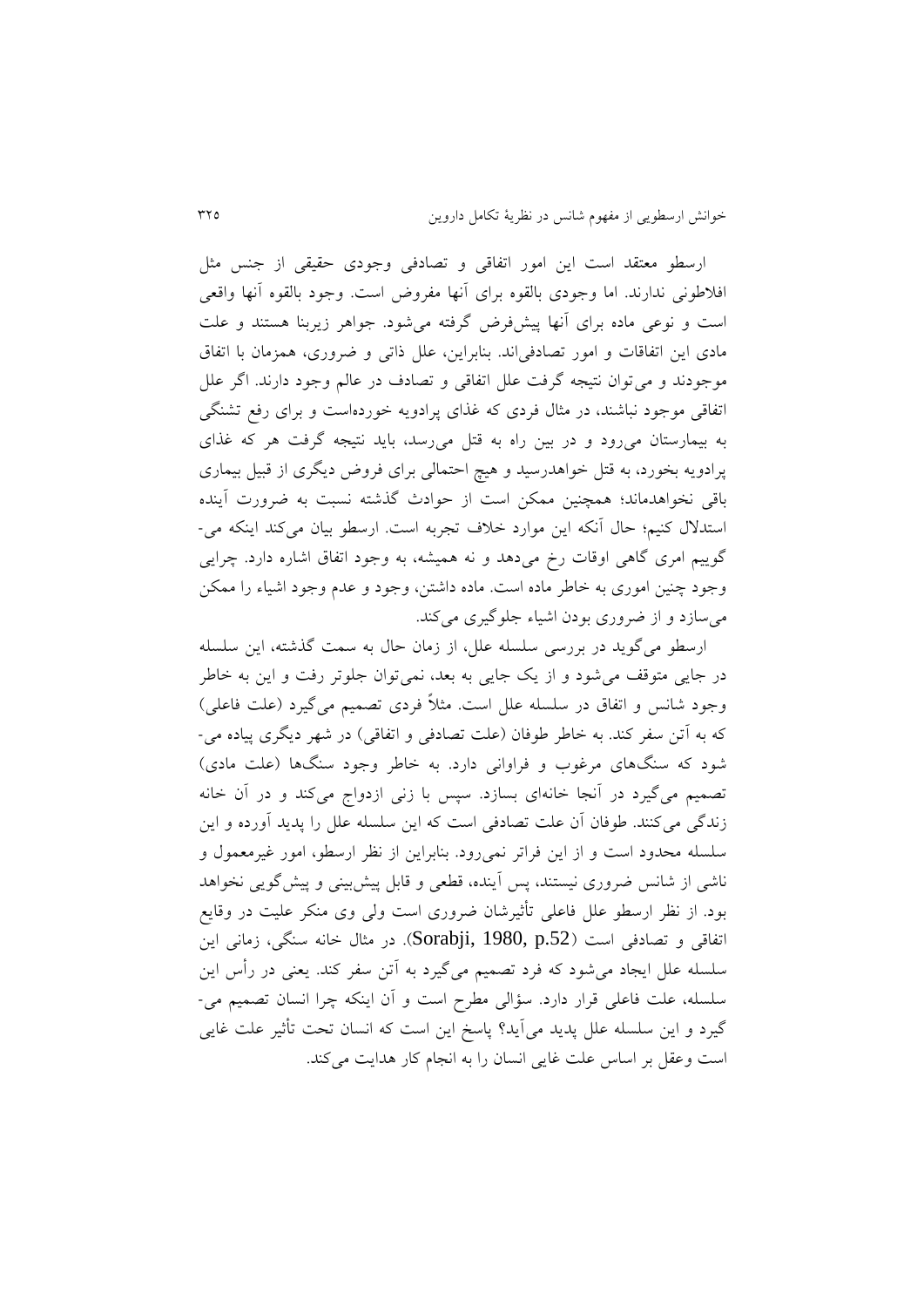در مسیر رسیدن به هدف تعداد بیشماری از امور اتفاقی می تواند رخ دهد که قابل تحلیل و بررسی علمی نیستند. علم ابزاری است که به انسان برای رسیدن به سعادت کمک میکند. علم هدف محور است و هر چه را که هدف ندارد، دربرنمی گیرد. خلاصه اینکه حوادث و اتفاقات، ضروری نیستند و قابلیت پیشبینی و پیش گویی را ندارند؛ علی رغم اينکه نظم و قاعده در عالم وجود دارد و اين نظم و قاعده وجود عقل و استدالل را ممکن میسازد، اما تمامی علل و حوادث ضروری نیستند ) ,Dudley  $.2012$ , pp.286-317

بنابراين شانس از نظر ارسطو اصطالحی است که زمانی به کار میرود که علتی ضروری و ذاتی برای رسیدن به هدفی معین وجود دارد و در اين بستر حادثهای اتفاقی و غیرمعمول در راستای آن هدف رخ میدهد که علتش شانس است نه آن علت ضروری و اصلی. اکنون میتوان علت مخالفت ارسطو با دموکريتوس را دريافت )9-13a 198, ,VI ,II .*Phys*). دموکريتوس اتمیمذهب قائل است که اصل پیدايش جهان، مولود شانس و خودانگیزش است و علت فاعلی ندارد، اما در درون اين جهان هیچ حادثهای ناشی از شانس نخواهدبود و هر چه اتفاق میافتد، دارای علتی اصلی و ضروری است ).159-164pp ,II , ,1965Guthrie). در مقابل، ارسطو پاسخ می- دهد اين نظر خالف واقع است؛ زيرا در درون عالم حوادث بسیاری را میبینیم که ناشی از شانس است و شانس علت پیدايی آنهاست، اما نظم عالم نمیتواند مولود شانس باشد. پس اصل پیدايی عالم دارای علت ضروری و حقیقی است که ارسطو آن را محرک بالمتحرک مینامد که از علیت غائی برخوردار است ) 2012, ,Dudley  $(pp.144-152)$ 

#### **.3-8 شانس ارسطویی در بستر طبیعت**

ارسطو در کتاب هفتم متافیزيک مینويسد تنها سه علت برای پديدهها متصور است: طبیعت، صنعت و شانس، و شانس علتی است که دو علت ديگر يعنی صنعت و طبیعت را همراهی میکند )12-13a 1032, ,VII ,Z .*Met*). مراد از صنعت هم در اينجا يعنی هرچه توسط بشر به وجود آيد. اکنون به بررسی شانس در بستر طبیعت می- پردازيم. از نظر ارسطو، طبیعت شامل موجودات زنده و غیرزنده میشود و خداوند و مصنوعات بشری، از دايره طبیعت خارجند. موجودات غیرزنده دارای طبیعتند؛ زيرا دارای صیرورت هستند و تالش میکنند به جايگاه حقیقی خود بر اساس طبیعتشان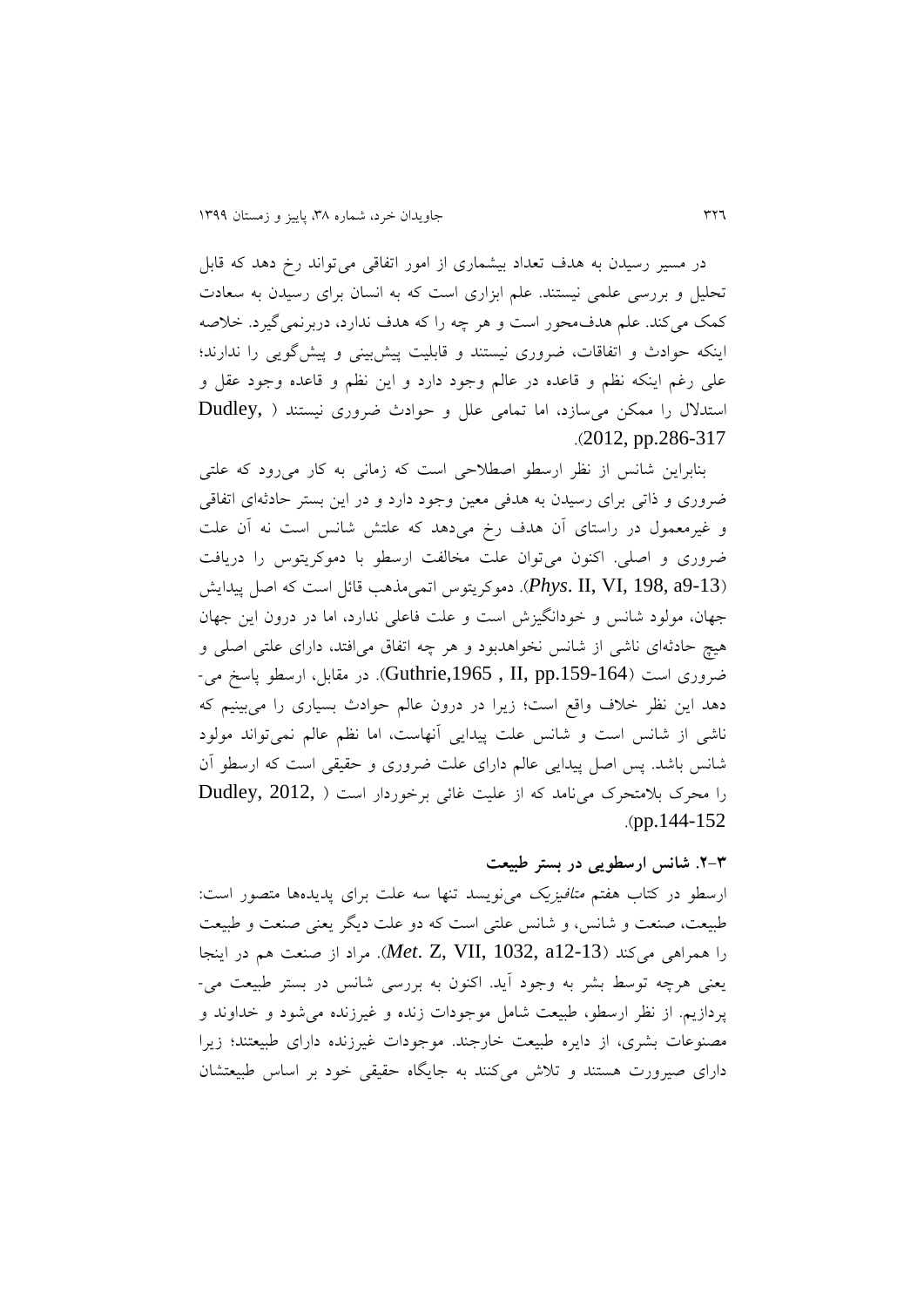برسند )22-30b 1050, ,Viii ,IX .*Met*). آب و خاک سنگین هستند و میل به سمت پائین دارند و هوا و آتش سبک هستند و تالش میکنند به سمت باال بروند. پس ارسطو نتیجه می گیرد هر چیزی در طبیعت دارای هدفی است. موجودات زنده نیز، تالش میکنند کاملترين شکل خود را به دست آورند و تا زمانی که ممکن است در کاملترين شکل خود باقی بمانند. با اين توضیح ديگر جايی برای شانس در طبیعت نمیماند. زيرا آنچه بر اساس شانس رخ میدهد غیرمعمول است، قاعدهمند نیست و به يک شکل اتفاق نمیافتد. حال آنکه امور طبیعی قاعدهمندند و به يک شکل واقع می- شوند.

ارسطو بیان میدارد هر چیزی در طبیعت بوسیله نوعی از ضرورت پديده آمدهاست و بین دو نوع ضرورت مطلق و ضرورت مفروض ٰ تمایز قائل است. ضرورت مطلق در جايی است که تغییر و درررونی در کار نیست مثل رياضیات و هندسه ) ,II .*Phys* 15-18a 200, ,IX). ضرورت مفروض هم يعنی هنگامی که هدف مشخص شود، ابزار رسیدن به آن هدف نیز ضروری میگردد. این نوع از ضرورت در طبیعت و صنعت يافت میشود. انسان در ابتدا تصمیم میریرد که به چیزی میخواهد دست پیدا کند، سپس ابزار و طريق رسیدن به آن هدف ضرورت میيابد. در مورد طبیعت نیز چنین است و هر موجود زندهای از ابتدای حیات خود، هدف مشخصی دارد مانند دانه بلوط که هدفش تبديل شدن به در خت بلوط است و چون اين درخت بلوط بالقوه Dudley, ) موجود است پس دانه به شرط عدم مانع، بايد به درخت تبديل گردد  $.2012$ , pp.108-109

در مورد طبیعت بايد متذکر شد که طبیعت امری هوشمند و دارای عقل و استدالل نیست. مثل پرنده يا عنکبوتی که النه میسازد بدون اينکه استداللی برای اين کار خود داشتهباشد يا تعقلی در کار باشد و در عین حال عمل او دارای هدف ومعنادار است، رويی تعقل و خردی ورای کار او حضور دارد. در اين موارد منشأ هدف و هدفمندی، امری غیرمادی یعنی نفس<sup>۲</sup> است. ارسطو معتقد است تمام موجودات زنده دارای نفس هستند؛ زيرا همه آنها هدفمند هستند و هدف داشتن با اصطالحات مادی قابل توضیح نیست و اصلی غیرمادی يعنی نفس را میطلبد. اولین هدف موجود زنده حفظ حیات و

**.** 

<sup>1.</sup> Absolute and hypothetical necessity.

<sup>2.</sup> Soul.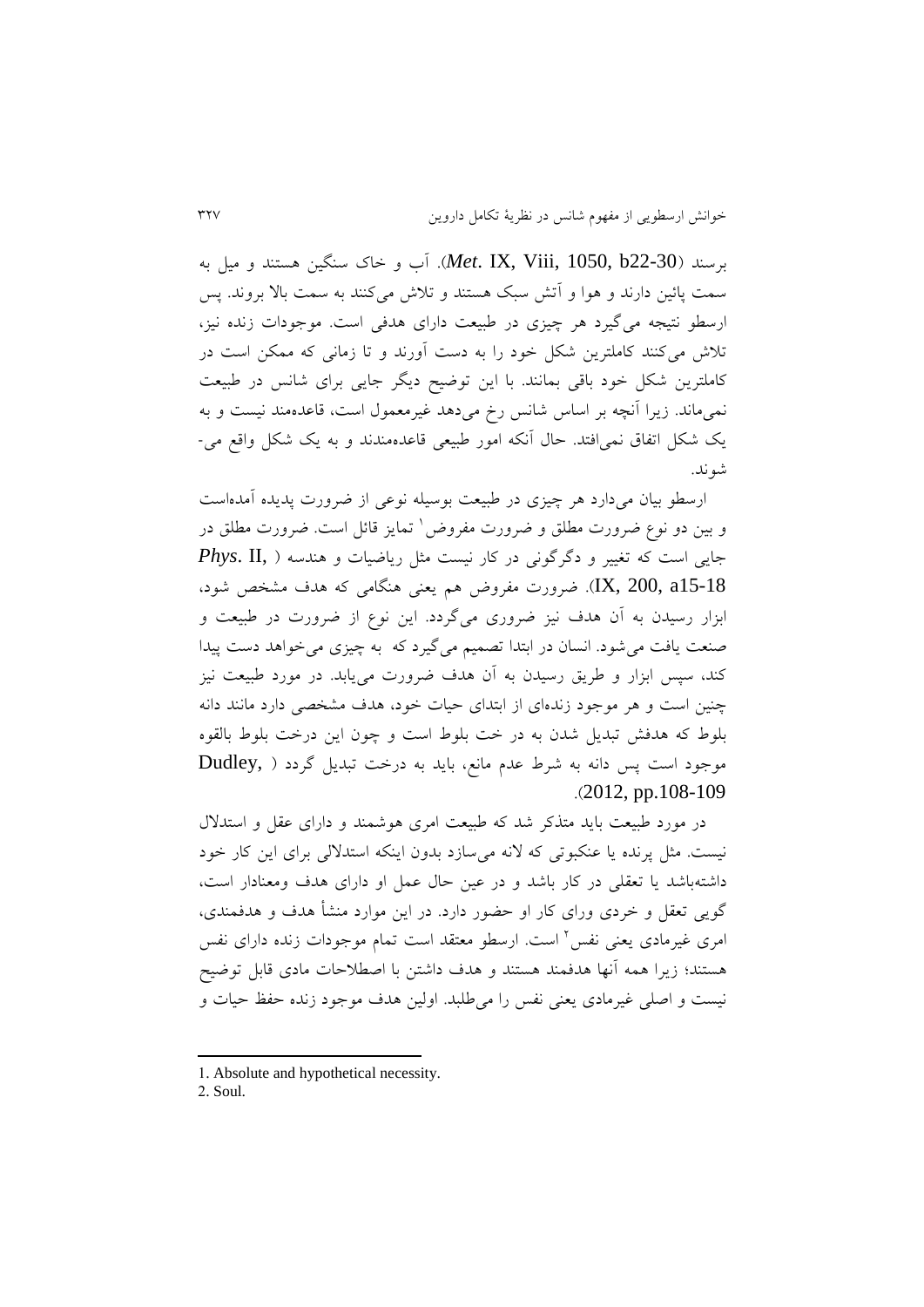بقاء خود است و به اين منظور به غذا، به دفا از خود در برابر متجاوز، درمان بیماری و تولید مثل نیازمند است که با کمک نفس به اين هدف دست میيابد.

او متذکر میشود که همواره چنین نیست که موجودات زنده به اهداف خود برسند. جواهری ناشی از شانس وجود دارند که در تقابل با طبیعت شکل ررفتهاند ) .*Phys* نو دو شانس از ناشی جواهر .(Ii, VI, 197, b34; *De Gen*. An. IV, iii-iv هستند:

ا**لف)** موجودات عجیب وغیرمعمول<sup>י</sup>. این جواهر، مواردی هستند که شبیه والدین خود نیستند و به هدفی که مطلوب طبیعت بوده، نرسیدهاند؛ مانند دوقلوهای به هم چسبیده، حیوانات ناقص الخلقه، حیواناتی با عضو اضافه، حیواناتی با شکل غیرمعمول و تومورها. اين موجودات عجیب و غیرمعمول، پیامد ضروری و اجتنابناپذيری هستند که در فرآيند رسیدن به هدف متعارف طبیعت، به طور اتفاقی و شانسی پديد آمدهاند.

ارسطو به بررسی علت پیدايش موجودات عجیب و غیرمعمول میپردازد. علت پیدايش موجودات غیرمعمول بماهو جوهر، علل اربعه است همانطور که در هر جوهر طبیعی يافت میشود. اما علت پیدايش موجودات غیرمعمول بماهو غیرمعمول اينگونه است که در آنها آنچه اصل است تخم مذکر است که علت صوری لحاظ میشود و تمام صفات و ويژگي های والدين را يا به عبارت دقيقتر طبيعت را، به مولود بعدی منتقل میکند. تخم مؤنث، در حکم علت مادی است و علت صوری بر علت مادی نظارت و کنترل دارد. اين موجود عجیب و غیرمعمول زمانی پديد میآيد که علت صوری کنترل کافی بر علت مادی نداشتهباشد و علت کنترل کافی نداشتن، يا اين است که علت صوری يعنی تخم مذکر حرارت کافی ندارد و يا علت مادی يعنی تخم مؤنث سرد است و درست عمل نمیکند )15-22a 766, ,I ,IV .An *.Gen De*). ارسطو درباره علت پیدايش اين موجودات غیرمعمول و عجیب نظر قطعی نمیدهد و راه را برای پاسخهای بعدی باز میگذارد (Dudley, 2012, pp.165-172). بايد توجه داشت که از نظر ارسطو علت صوری همان علت فاعلی و علت غائی است. تخم مذکر، صورت را بالقوه داراست و آن را به تخم مؤنث به عنوان ماده منتقل میکند ) ,H .*Met* .)IV, 1044, a34

1. Monsters.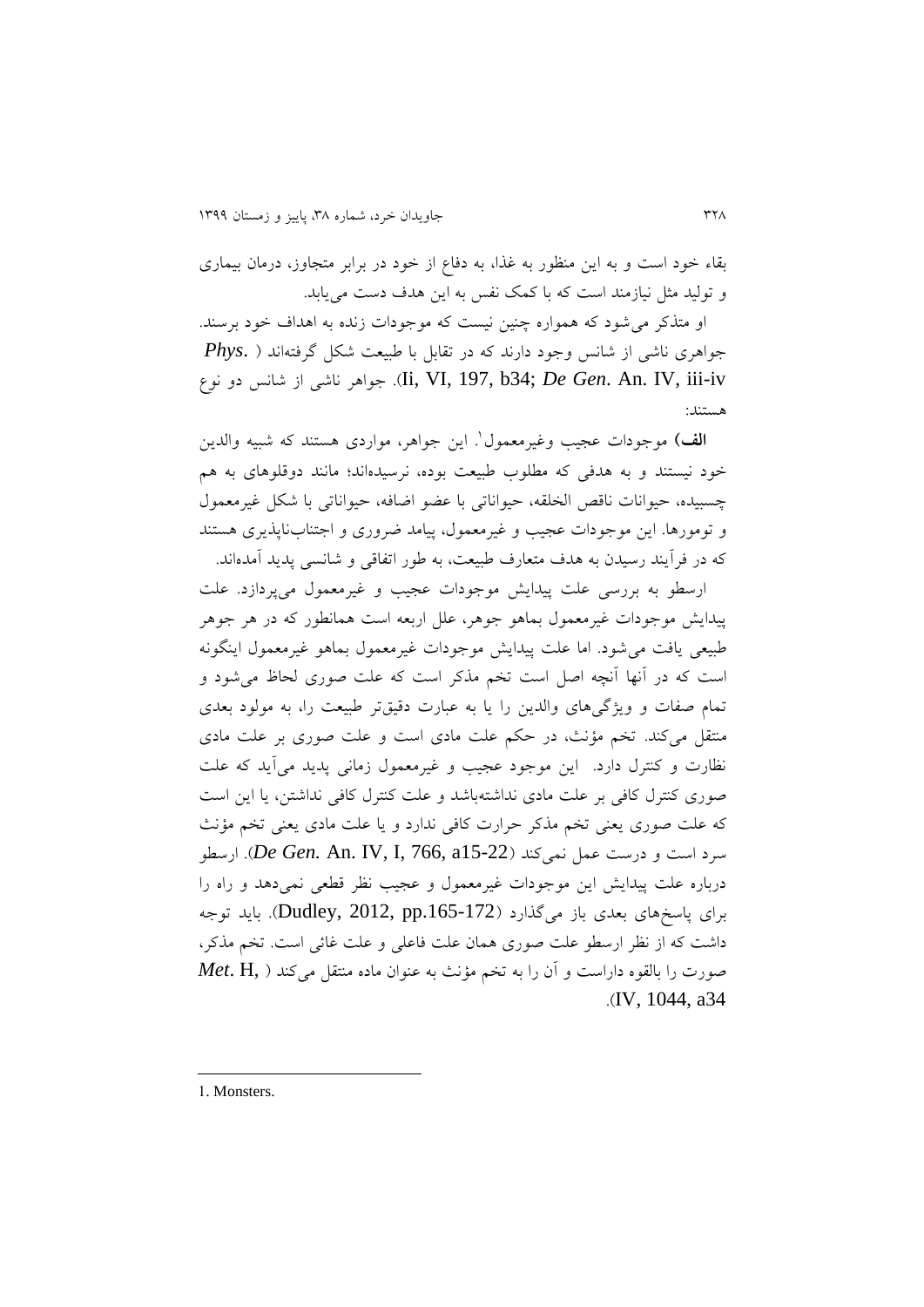ب) موجودات خود به خودی<sup>۱</sup>. این جواهر، خود به خودی و بدون مداخله امور ديگر در طبیعت پديد میآيند. نه از والدينی مانند خود نشأت میریرند و نه مولودی مانند خود تولید میکنند. مثل جیرجیرک که رفته میشود بدون مداخله جیرجیرک نر، باردار میشود )18b 637, ,VI ,X .An *.Hist* )و يا آب چشمهها و رودخانهها که بدون مداخله عامل بیرونی و به شکل خود به خودی در جريان است ) ,II .*Meteor* 28b 353, ,I). در موجودات خود به خودی تخم اولیهای که حامل طبیعت باشد و آن را به مولود بعدی منتقل کند، وجود ندارد. از نظر ارسطو موجودات خود به خودی دارای غايت و هدف هستند و توسط شانس پديد میآيند. اين موجودات زندهاند و نفس دارند و نفس در آنها همان علت صوری، فاعلی و غائی است. مسأله اينجاست که منشأ اين نفس و علت صوری چیست؟ در مورد موجودات خود به خودی، منشأ پیدايش نفس در آنها نفس موجود در ماده اولیه آنهاست. ماده اولیه اين موجودات مايعی است که توسط خورشيد گرم می شود و حباب کفداری شکل می گيرد که هوا را در درون خود دارد و اين هوا دربردارنده نفس است. نفس موجود دراين حباب، علت صوری است که اندامهای موجود خود به خودی را شکل میبخشد. اين حباب همانند رحم عمل میکند و تنو اين موجودات خود به خودی بستگی دارد به جايی که اين حباب شکل می گیرد و به مادهای که در اين حباب جای می گیرد و از اين ماده مولود جديد تشکیل میشود )12-27a 762, ,xi ,III .An .*Gen De*). در اين موجودات، علت صوری، هوای محبوس در حباب و علت مادی، مايع اولیهای است که حباب از آن تشکیل میشود. علت فاعلی، حرارت و ررمای خورشید است که ارر نباشد، علت صوری و مادی هم نخواهدبود ).172-185pp 2012, ,Dudley).

خالصه اينکه تمامی موجودات زنده دارای جوهرند و در تالشند تا به سعادت و کاملترين شکل ممکن خود دست يابند و تا زمانی که ممکن است در بهترين و تکامل- يافتهترين شکل خود باقی بمانند. از نظر ارسطو تمامی موجودات زنده دارای غايت و هدف هستند و برای رسیدن به آن در تالشند؛ آن غايت و هدف عبارت است از بقاء. جهش ژنتیکی وتغییر و دگرگونی در طبیعت، علت اولیه رسیدن به تکامل و بقاء است که از طريق شانس و انتخاب طبيعی<sup>٬</sup> رخ میدهد. بنابراين بقاء و نزاع برای بقاء، به

- 1. Spontaneous generation.
- 2. Natural selection.

**.**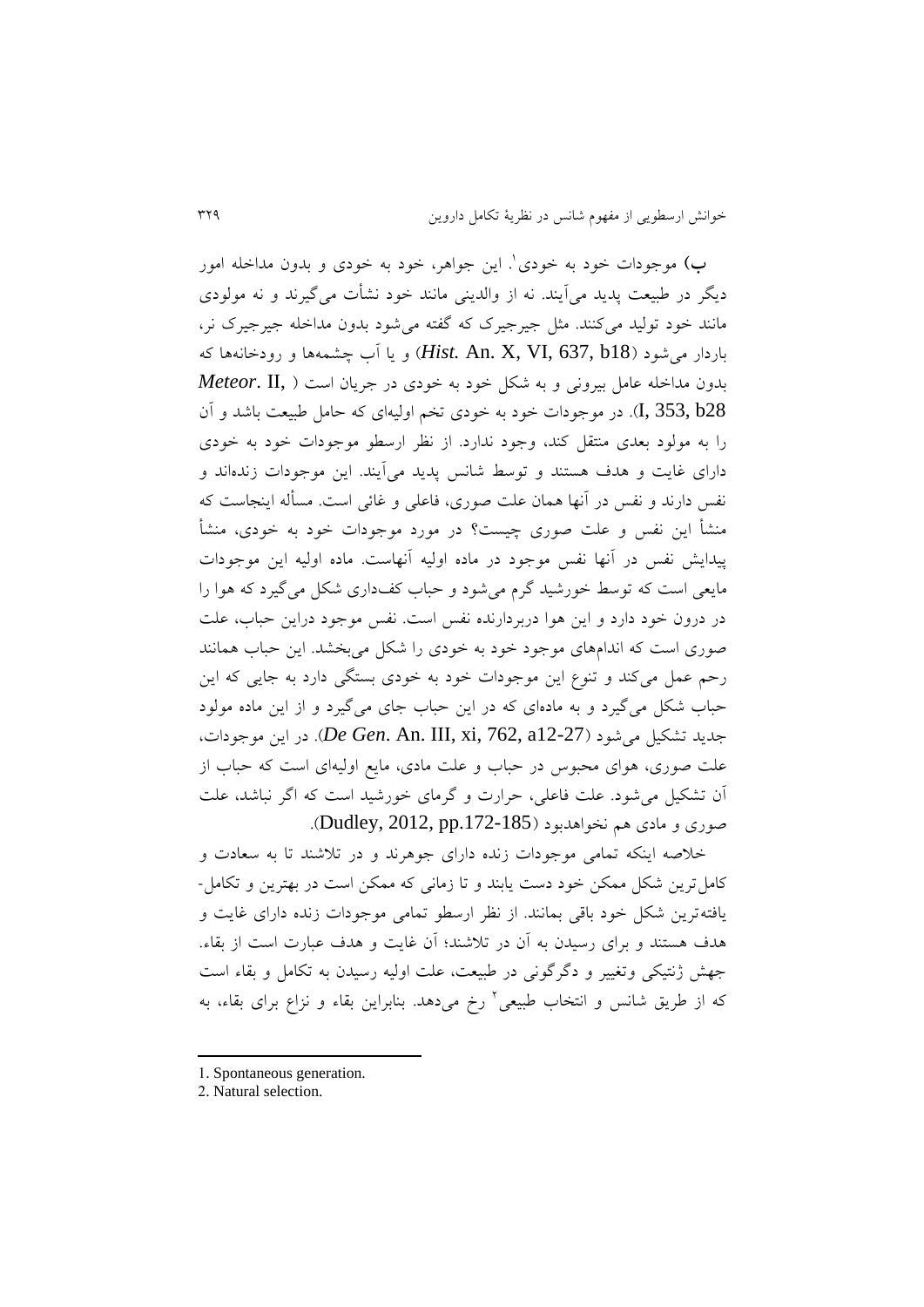شانس و انتخاب طبیعی بستگی دارد و میتواند اثر مثبت يا منفی در بقاء داشتهباشد. انتخاب طبیعی به دو دلیل هدفمند است: اوالً درتناسب و کیفیت تولید نسل اثررذار است؛ ثانیاً در بقاء اين تناسب و کیفیت مؤثر است ).1-15pp 1970, ,Ayala). بنابراين، تغییر و دگرگونی که همراه با فرآيند انتخاب طبیعی رخ میدهد، قدم اول برای تکامل است که بوسیله شانس اتفاق میافتد و اين است نقش شانس در فرآيند تکامل که ارسطو بدان قائل است.

**.8 بررسی شانس در نظریه تکامل داروین**

امروزه، بررسی جايگاه شانس در نظريه تکامل، يکی ازمباحث مورد توجه در زيست- شناسی تکاملی است ).183p 1984, ,Beatty). پس از امپدکلس و ارسطو، داروين نخستین کسی است که به جايگاه شانس در زيستشناسی تکاملی توجه دارد و شانس را فاکتور اصلی تکامل برمیشمرد. بر اساس تبیین داروين، نظريه تکامل قائل است که مکانیزم انتخاب طبیعی تغییرات و دگرگونیهایی را به واسطه شانس در جاندارانی که برای بقاء انتخاب شدهاند، پديد میآورد. در اين نظريه چهار فاکتور بنیادين وجود دارد: لف. دگرگونی و تغییر`؛ یعنی تمام موجوداتی که تولید مثل دارند، فرزندان و اعقابی دارند که با آنها، هر چند اندک، متفاوتند. فرزندانی با پاهای بلندتر يا منقار کوتاهتر. داروين بيان میدارد که نمیدانم چرا و چگونه اين دگرگونیها اتفاق می افتد و اينکه چگونه فرزند با والدين خود متفاوت باشد، قابل پیشبینی نخواهدبود. داروين تفاوت فرزند و والدین را ناشی از شانس می**د**اند. ب. وراثت<sup>r</sup>؛ نسل بعدی این تغییرات و دگرگونیها را از طريق وراثت به ارث میبرد. يعنی پاهای بلندتر يا منقار کوتاهتر از طريق وراثت منتقل مىشود. ج. تنازع بقاء<sup>م٬</sup>: در هر نوع و گونهاى از موجودات زنده، میزان تولید مثل بیشتر از میزان منابعی است که برای بقاء به آن نیاز دارند و قانون زندگی اين است که بخشی از آن موجودات از بين می روند. اگر اين سه فاکتور در طبیعت رخ دهد، انتخاب طبیعی هم رخ خواهدداد. د. انتخاب طبیعی؛ اين فاکتور مشخص میکند که چه موجودی برنده نزا برای بقاء خواهدبود. آن موجوداتی که در جهت مطلوب تغییر کنند و دگر گونی متناسب با شرايط را بپذيرند، زنده خواهندماند.

- **.** 1. Variation.
- 2. Heritability.
- 3. Competition for Survival.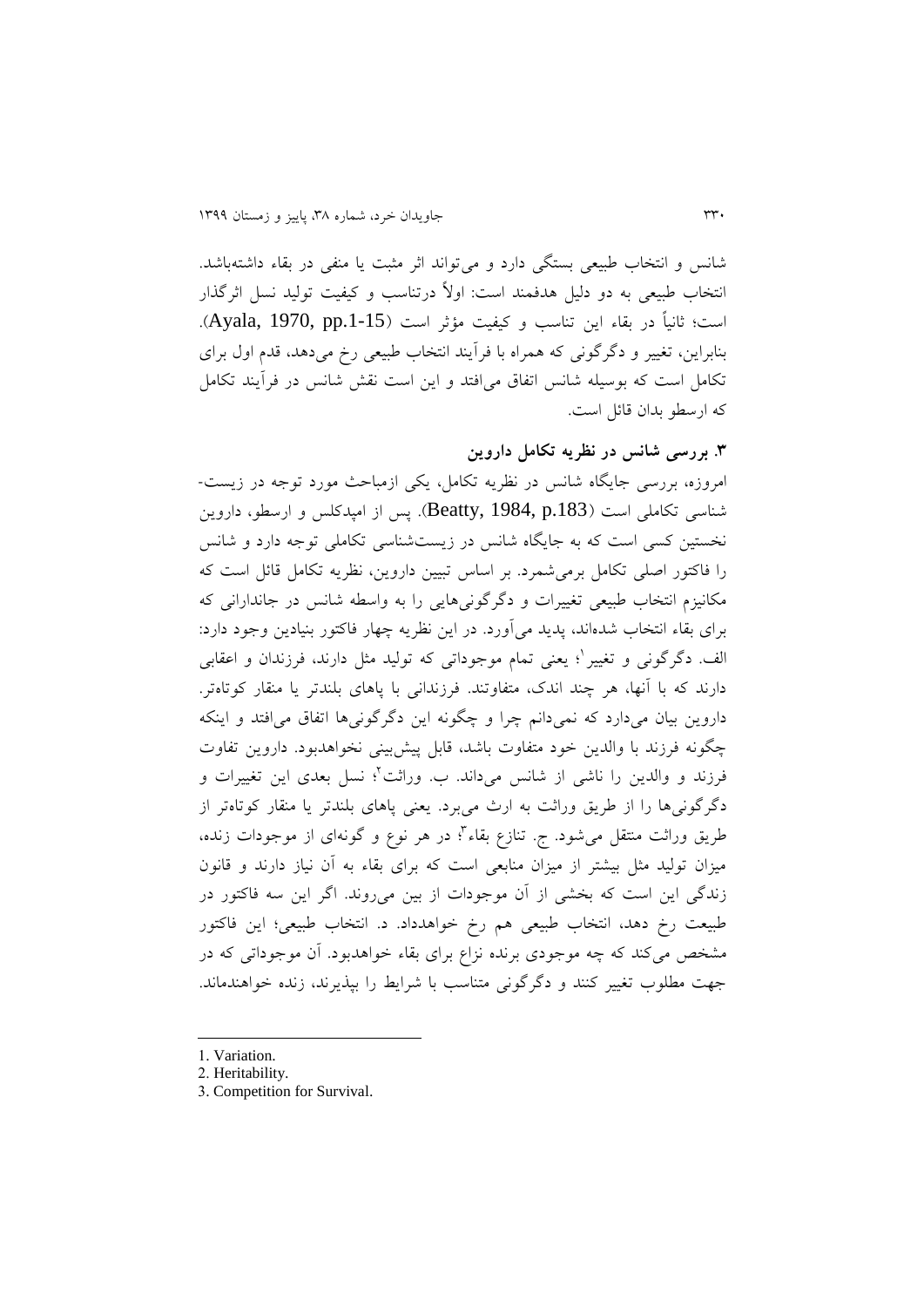مانند موجوداتی که در هوای سرد زندری میکنند و آن دسته از ايشان که موی بلندتری دارند، در برابر سرما مقاومترند و توسط طبیعت برای بقاء و ادامه حیات انتخاب می- 5 شوند.اين ويژگي به نسل بعدی نيز، منتقل می شود ( -Johnson, 2015, pp. xiv  $\overline{X}$ xv

با بررسی اين چهار فاکتور جايگاه محوری شانس در نظريه تکامل مشخص می گردد و ما در اين مقاله به بررسی آن میپردازيم.

### **.8-9 معنای شانس**

1 شانس در تفکر داروين، دو کاربرد دارد: شانس به عنوان احتمال و شانس به عنوان نصادف<sup>1</sup>. قبل از بررسی اين دو، ذکر يک نکته ضروری است و آن اينکه داروين اغلب واژه شانس را به کار میٍ برد تا منشأ و ریشه تغییرات و دگرگونیِها را توضیح دهد و اشاره میکند واژه شانس به غفلت و جهل ما اشاره دارد؛ یعنی اگر از طبیعت بیشتر بدانیم، میتوان واژه شانس را حذف کرد. با اين توضیح، عدهای معتقدند نظر داروين با وجود «نظم دهندهای آگاه»<sup>۳</sup> سازگار است و می¤وان در نظریه او نقشی برای «خالق»<sup>،</sup> در نظر گرفت؛ اما عدهای ديگر معتقدند اگر با افزايش علم و پيشرفت علمی بتوان شانس را حذف کرد و علت حقیقی آن پديده را جايگزين کرد، نمیتوان نقشی برای خدا در نظريه او قائل شد (Johnson, 2015, pp.2-3). در روزگار داروين مرسوم بود که با تبیین و توضیح علمی به عرصه ناشناختهها قدم میرذاشتند و داروين هم بر همین مشرب، آنجا که علل حقیقی دگر گونی ها را نمی داند، از شانس نام می برد و شانس را علت پديدههايی میداند که علت حقیقی آنها و شرايط ضروری پیدايش آنها هنوز کشف نشدهاست ).242p 1977, ,Hodge). اين ديدراه امروزه نیز طرفدارانی دارد که جايگاه شانس را با پيشرفت و افزايش علم قابل تقليل مي دانند ( Gigerenzer et .)al, 1989, p.171

**.8-9-9 شانس به عنوان احتمال**

<sup>1.</sup> Probability or likelihood.

<sup>2.</sup> Randomness.

<sup>3.</sup> Intelligent Designer.

<sup>4.</sup> Creative Force.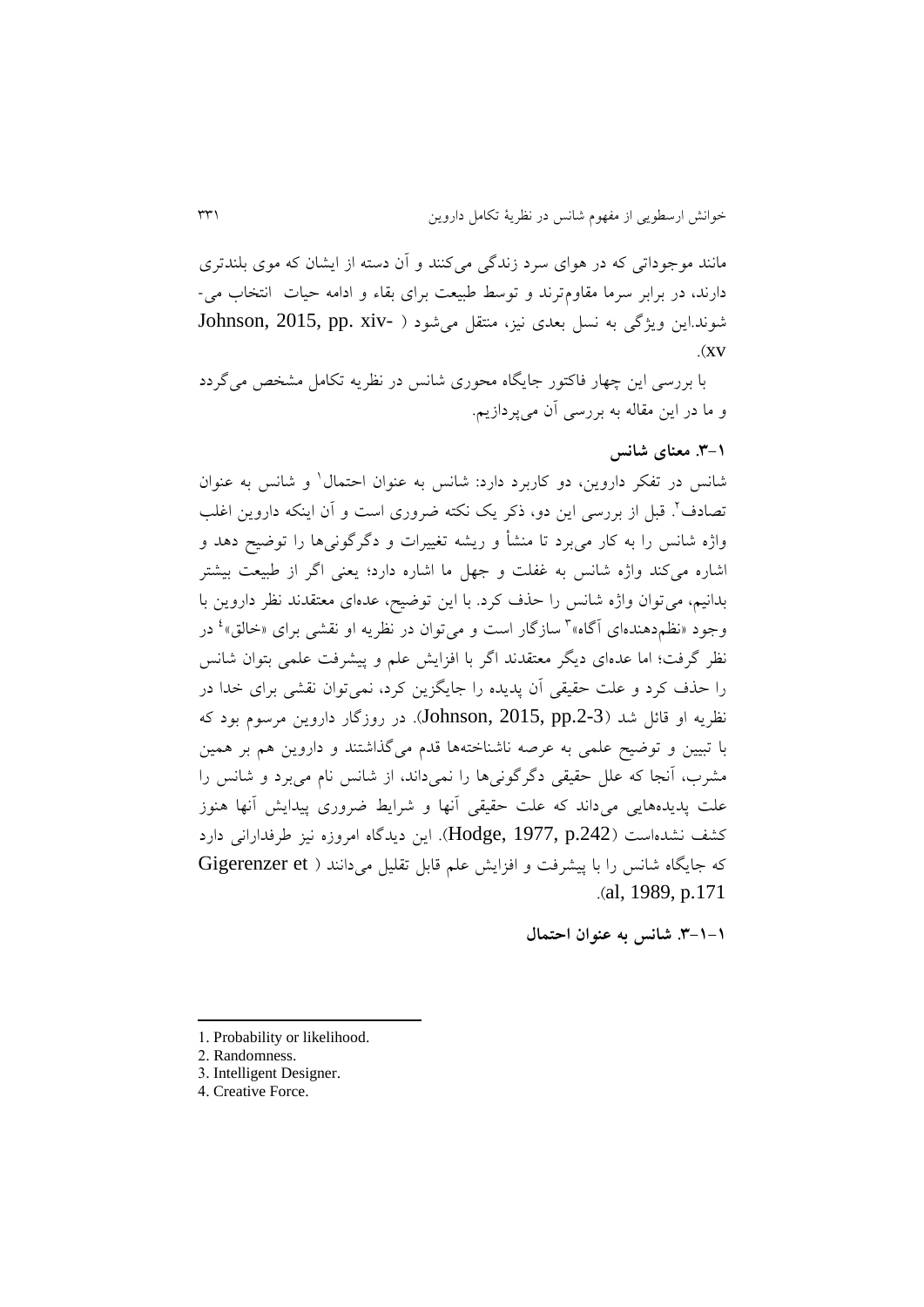از نظر داروين برخی موجودات زنده شانس بیشتری برای بقاء نسبت به ديگر موجودات دارند. بقاء به اين معنا که آن موجودات از ويژریهای ساختاری و رفتاری خاصی برخوردارند که میتوانند در محیطی که در آن به سر میبرند، با موفقیت زندگی کنند. این همان «سازگاری»<sup>۱</sup> است. هر چه این سازگاری بیشتر باشد، شانس بیشتری برای بقاء وجود دارد. شانس در اينجا به معنای احتمال است. احتمال در موقعیتهای مختلفی از زندگی روزمره نقش دارد. مثال معروف همان مثال ارسطو در کتاب فیزیک است که در باال بیان شد. مثال به اينکه فردی به مرکز خريد میرود و به طور اتفاقی و بدون انتظار قبلی بدهکار خود را مالقات میکند و بدهیاش را از او میستاند. در اين مثال احتمال چنین مالقاتی بسیار کم است اما غیرممکن نیست. دامنه تغییر احتمال، شامل احتمال بسیار ضعیف تا احتمال بسیار قوی است، اما در هر شدتی، باز هم شانس خواهدبود؛ به اين معنا که نتايج از قبل، به طور قطعی و يقینی مشخص و شناختهشده نیست. شانس به شانس خوب و بد تقسیم میشود و تقريبا شانس خنثی استفاده نمی- شود. داروين در بحث تناز بقاء، شانس را در معنای »Accident »به کار میبرد تا به نتايجی اشاره کند که برای بقاء موجود زنده خوب است. وقتی می گوییم موجود زنده از شانس خوبی برخوردار است، يعنی شانس بهرهمندی از صفات و ويژریهای ضروری جهت سازگاری با محیط و بقاء را داراست. اين صفات و ويژگی ها سبب شکست دادن رقبا خواهدبود. اگر اين ويژگي ها از او گرفتهشود، نابود خواهدشد و ميدان را به رقبای خود واگذار خواهدنمود. بايد توجه داشت که خوب و بد بودن شانس در اينجا از ارزش اخالقی برخوردار نیست ).3-5pp 2015, ,Johnson). شانس به معنای احتمال میتواند با دو مفهوم مهارت و قانون در تعامل باشد.

#### **.8-9-9-9 شانس و مهارت**

در هر حادثهای که شانس دخیل است، اين احتمال وجود دارد که آن حادثه تحت تأثیر عاملیت<sup>۲</sup> نیز قرار گیرد. مسابقات ورزشی را در نظر بگیرید. به عنوان نمونه در مسابقات تنیس، روند مسابقات به رونهای طراحی شدهاست که نقش احتمال و شانس را در برنده شدن به حداقل برساند و برنده نهايی مسابقات، ورزشکاری باشد که از باالترين درجه مهارت برخوردار است. اما همیشه امور غیرمنتظرهای وجود دارد که ممکن است

- 1. Adaptedness.
- 2. Agency.

**.**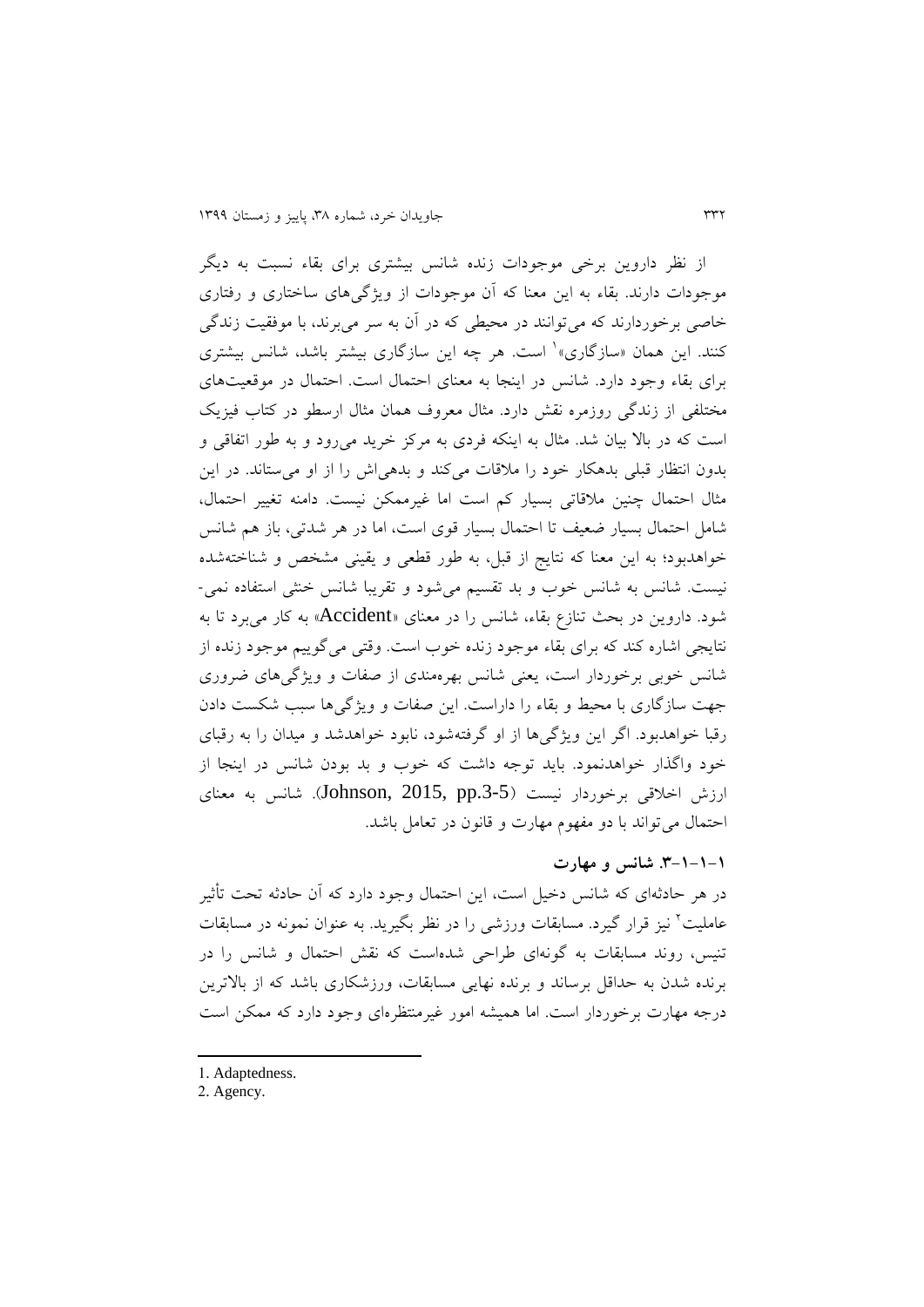مانع برنده شدن ماهرترين ورزشکار بشود. اين امور غیرمنتظره همان شانس به معنای احتمال است. مثالً در روز مسابقه، آن ورزشکار سرما بخورد و اين امر بر کیفیت مهارت او و در نتیجه عدم پیروزی وی اثر بگذارد ).52-55pp 1995, ,Dennett). در عرصه سیاست و اقتصاد نیز، شاهد رقابت شانس و مهارت هستیم. هنگامی که شانس تحت تأثیر مهارت انسانی قرار میریرد، ضريب تأثیر آن کاهش میيابد. نمونه اين امر را در پیشبینیهای هواشناسی میتوان ديد. هواشناسی علمی است که تالش میکند تا با استفاده از روشهای پیچیده و دقیق، وضعیت آب و هوايی را پیشبینی کند و در اين پيشبينیها هميشه جايی برای شانس و احتمال می گذارد. مثلاً می گويد فردا به احتمال هفتاد درصد باران خواهدباريد. مهارتی که در پیشبینی آب و هوا به کار می- رود، دقت پیشبینیها را افزايش میدهد و به نوعی سعی دارد شانس و احتمال را تحت کنترل در بیاورد، اما هررز نمیتواند ضريب تأثیر شانس و احتمال را به صفر برساند. زيرا حوادثی مانند آب و هوا چنان پیچیده ومتأثر از متغیرهای رونارون هستند که نمیتوان با استفاده از مهارت انسان ضريب تأثیر شانس را درآنها به صفر رساند  $(Johnson, 2015, p.6)$ 

رقابت شانس و مهارت، میان موجودات زنده غیرانسانی هم وجود دارد. هر رونه رفتار غیرغریزی که از حیواناتی چون برخی پستانداران یا برخی پرندگان سر بزند، نوعی مهارت خواهدبود. مهارت به معنای رفتار غیرغريزی، در ریاهان، باکتریها و نمرويان وجود ندارد. البته مهارت مرزهای مشخصی ندارد و میتوان با کمی اغماض، تمامی رفتارهايی را که به موجود زنده اجازه ادامه حیات میدهد و او را در نزا برای بقاء موفق میدارد، مهارت نامید. خالصه اينکه شانس به عنوان احتمال بقاء در نقطه مقابل مهارت قرار دارد. هر چه شانس بیشتر باشد، مهارت کمتر است و هر چه مهارت بیشتر باشد شانس قلمرو محدودتر و ضريب تأثیر کمتری خواهدداشت ) ,Johnson .)2015, pp.6-7

#### **.8-9-9-3 شانس و قانون**

همیشه اينچنین نیست که بین مهارت و شانس رقابت باشد. راهی فقط میخواهیم بدانیم که در آينده چه اتفاقی خواهدافتاد. مثالً آيا خورشید فردا طلو خواهد کرد؟ ارر بدون چتر زير باران بروم خیس خواهمشد؟ پاسخ ما به سؤاالتی از اين دست، حدس- هايی خواهدبود که میتوانند صحیح يا غلط باشند. به عنوان مثال من حدس میزنم که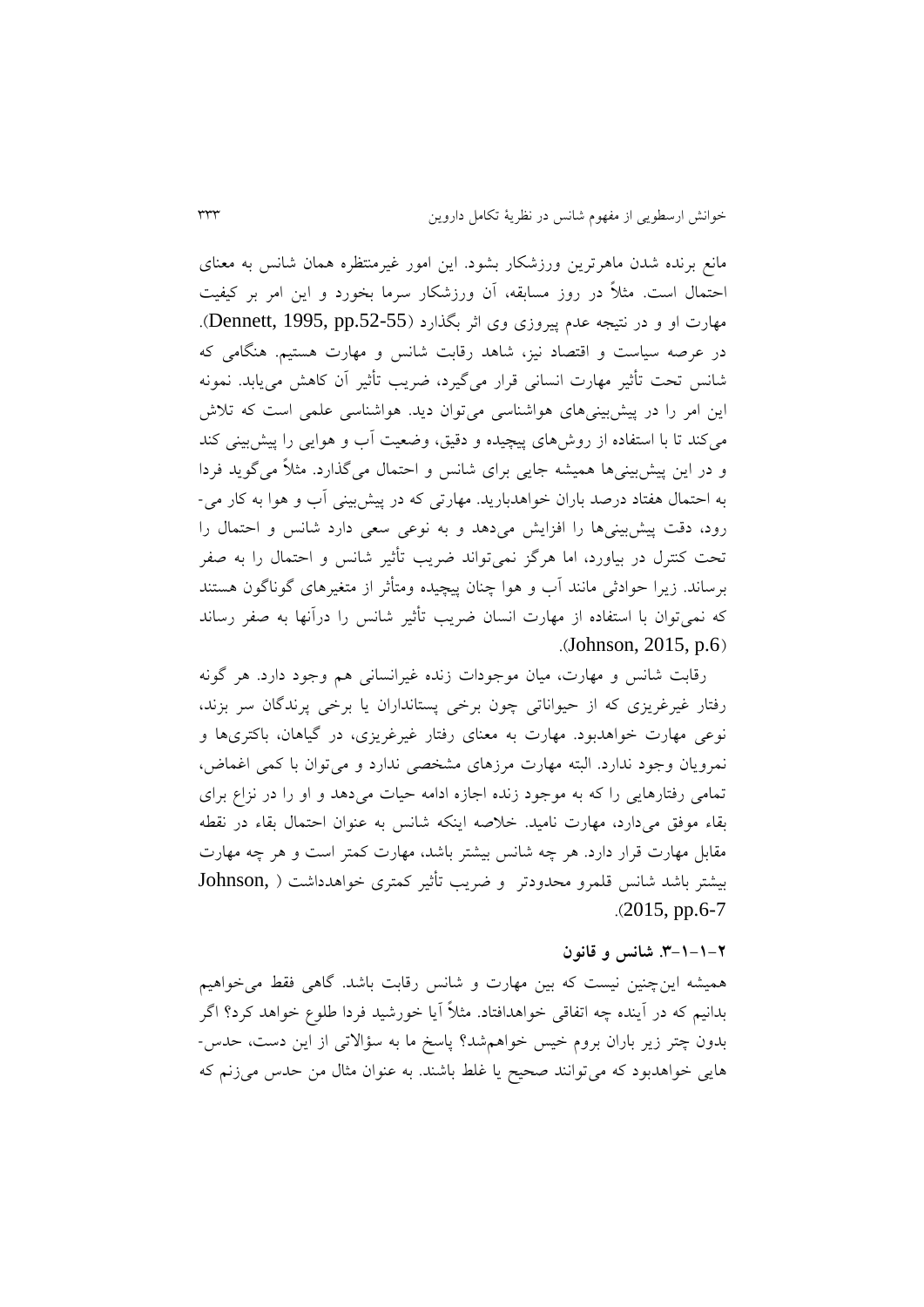خورشید فردا طلو نخواهدکرد. حدس صحیح يا غلط من در پاسخ به اين سؤاالت، تأثیری در بقاء و ادامه حیات من ندارد و میان شانس و قانون هم رقابتی در کار نیست. حوادث طبیعی آينده ممکن است توسط اموری ممکن و پیشبینی نشده مورد مداخله قرار گیرند. مثلاً خورشید فردا طلوع نکند و امروز آخرین روز حیاتش باشد و یا باران ديگر باعث خیس شدن نشود. ما هررز يقین مطلق نسبت به حوادث آينده نداريم و همواره شانس به معنای احتمال در حوادث طبیعی باقی میماند. براين اساس، هیچ اصل نابت و تغییرناپذیری وجود ندارد و قوانین طبیعی<sup>۱</sup> اموری بیαمعنا هستند. تغییرپذیری و شانس در حوادث طبیعی دو جهت کلی دارد؛ يکی اينکه هیچ يک از دو حادثه طبیعی از همه جهات عین يکديگر نیستند و حداقل تفاوت میان آنها در زمان و مکان است. پس در نظر گرفتن اصلی کلی و ثابت میان آنها تناقض است. دوم اینکه برای بشر غیرممکن خواهدبود که بتواند تمامی شرايط و عوامل مؤثر بر حادثه را توصیف کند و براساس آن قانونی ثابت و تغییرناپذير ارائه دهد.

با اين حال، ارر معیارهای ارائه قانون علمی را از اين محدوديت خارج کنیم و اجازه دهیم که این قوانین از قطعیت و جامعیت آرمانگرایانه فاصله بگیرند، میتوان قوانین علمی را کشف و ارائه کرد. اين قانون طبیعی که خورشید هر روز صبح طلو خواهدکرد، از جمله قوانینی است که تغییرناپذيری و ثبات را با درصد بسیار بااليی می- توان به آن نسبت داد؛ اما دامنه شانس به معنای احتمال بسیار وسیع و نامحدود است و احتمال خدشهپذيری اين قانون هرچند با درصد بسیار ناچیزی، همچنان وجود دارد .(Johnson, 2015, pp.7-8)

**.8-9-9-8 داروین و شانس به معنای احتمال**

اعتقاد داروين مبنى بر اينکه برخی موجودات زنده «شانس» بیشتری برای ادامه حیات دارند، به دو نکته اشاره دارد: اول اینکه وقوع برخی حوادث از احتمال بیشتری برخوردار است و دوم اينکه نمیتوان هیچ حادثهای را قبل از وقوعش با قطعیت و يقین پیشبینی کرد. با اين حال، او وجود قوانین ثابت در طبیعت را میپذيرد و در عین حال معتقد است که مواردی را در طبیعت مشاهده میکنیم که از الگوهای ارائهشده در اين قوانین ثابت پیروی نمیکنند.

1. Natural laws.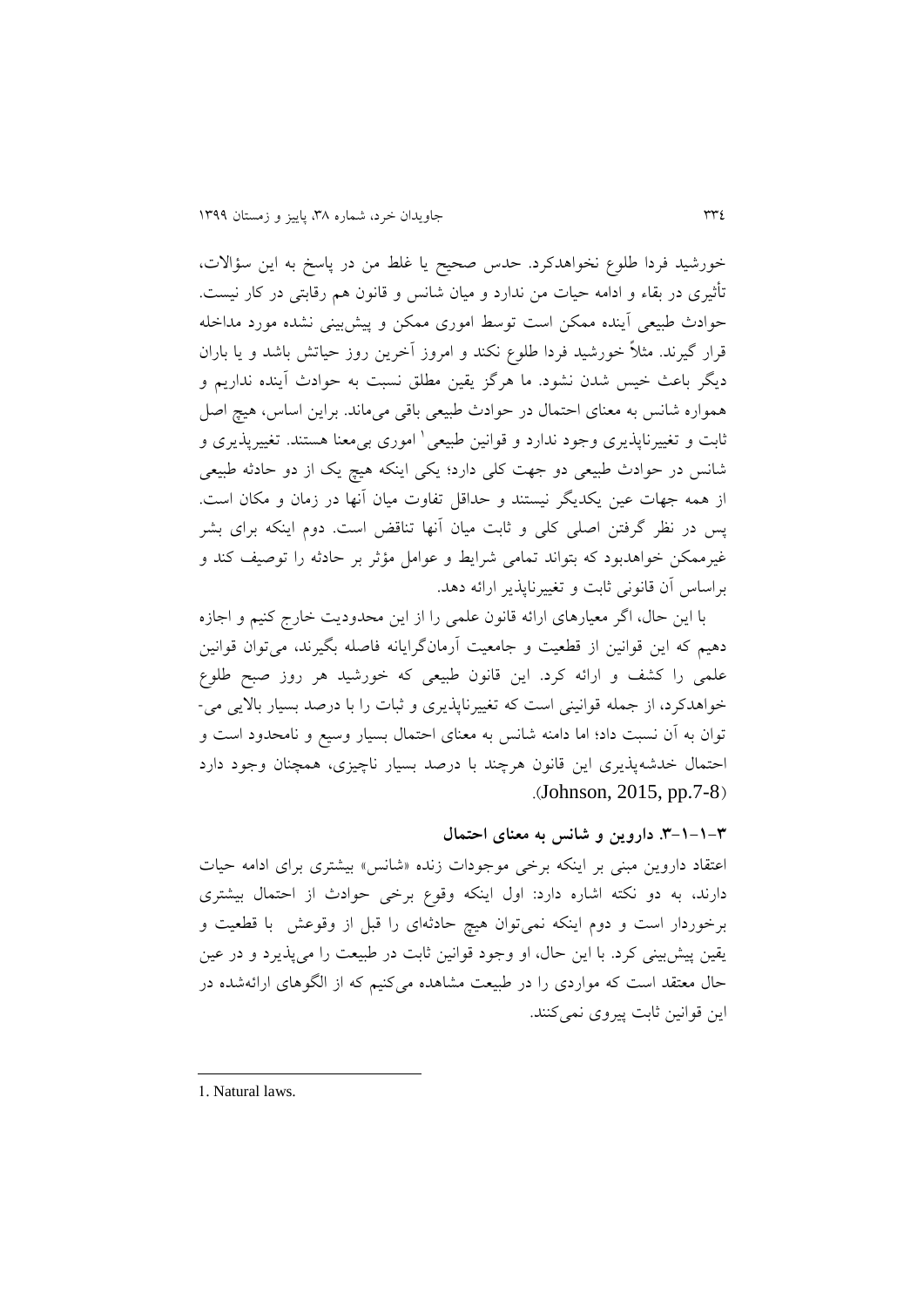توضیح اينکه داروين در آغاز مطالعات خود معتقد بود که قوانین طبیعت محصول خلقت الهی است؛ پس بايد ثابت و قطعی باشند. او در يادداشتهای خود مینويسد که مطالعات جانورشناسی در جزائر گالاپاگو نشان میدهد خالقی الهی بر اساس قوانین ثابت، اين مجموعه را خلق کردهاست (Darwin, 1987, B-98). از آنجا که قوانین طبیعی توسط خالقی الهی خلق شدهاند، پس کامل و بینقص هستند، استثنابردار نیستند و منجر به پيدايش اَشکال و انواع در گذشته، حال و آينده می شوند ( Darwin, -36D 1987,). درک اينکه چرا و به خاطر چه چیزی خداوند اين قوانین را خلق کردهاست، کار سادهای نیست. داروين بیان میدارد که انقراض تعداد زيادی از پستانداران، بخشی از نظم طبیعی است و اين انقراض به معنای نبود قوانین الهی نخواهدبود )-72D 1987, ,Darwin). با اين توضیح، ديگر جايی برای شانس باقی نمیماند و نمی توان گفت شانس باعث پیدایش پر در کبوترهاست و انواع مختلف کبوتر به سبب شانس پديد آمدهاند )-100-101N 1987, ,Darwin).

بنابراين، داروين در آغاز بر اساس باور به خداوند، شانس را از دايره طبیعت خارج میکند و تالش میکند قوانین ضروری طبیعت را که مخلوق خداوند هستند، کشف نمايد. اما در ادامه مسیر از اعتقاد به وجود خداوند و اينکه قوانین طبیعت، مخلوق بی- عیب و نقص او باشند، دست می کشد. با این حال همچنان باور دارد که قوانینی ثابت و کلی در طبیعت وجود دارد ).87p 1958, ,Darwin )و تنها فايده کشف قوانین را، پیشبینی حوادث آينده میداند )-67D 1987, ,Darwin). يکی از اين قوانین، قانون انتخاب طبیعی است و داروين بر اساس اين قانون، شانس به معنای احتمال را در طبیعت وارد میکند. بنابراين داروين متدين جايگاهی برای شانس قائل نیست و داروين غیرمتدين جايگاهی برای شانس در نظر میریرد. توضیح اينکه قانون انتخاب طبیعی بیان میدارد موجوداتی که سازراری بیشتری با محیط دارند، شانس بهتری برای ادامه حیات خواهدداشت و در تناز برای بقاء پیروز خواهندشد. عبارت »شانس بهتر« در اين قانون، به معنای احتمال است و اينکه در پیشبینی حوادث طبیعی آينده، نمیتوان با قطعیت حکم داد. اين به معنای نقص قوانین کلی طبیعی و استنثاپذير بودن آنها نیست؛ بلکه به سبب جهل انسان و ناتوانی فاهمه بشر در درک کامل قوانین طبیعت است )داروين، ،1633 ص133(. ارر بشر قادر به درک کامل قوانین طبیعی بود، هیچ استثنائی در قانون انتخاب طبیعی کشف نمیکرد (Johnson, 2015, pp.9-11).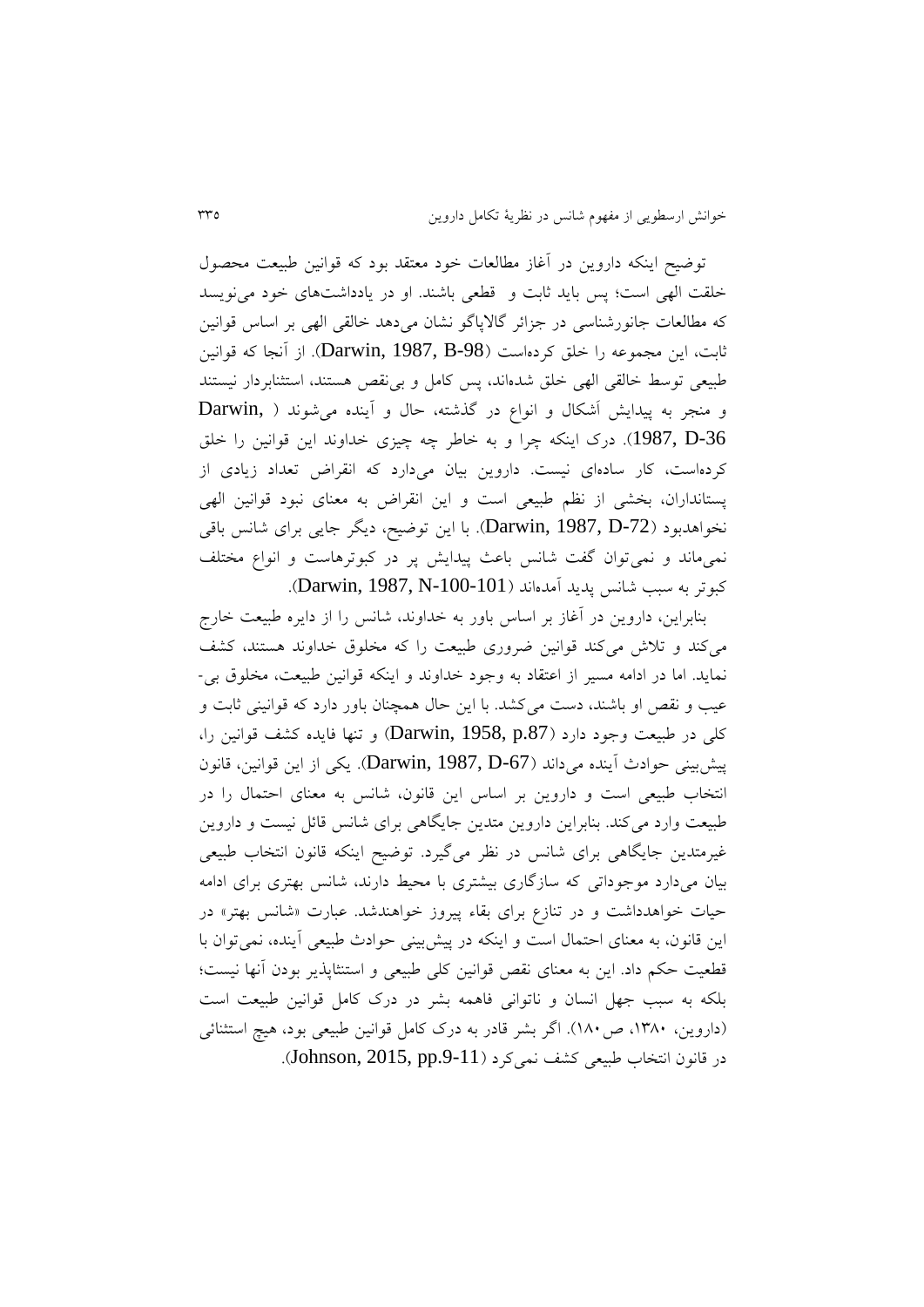**.8-9-3 شانس به عنوان تصادف**

شانس به عنوان تصادف، نمونهای از شانس به عنوان احتمال است با اين تفاوت که شانس به معنای تصادف زمینه را برای پیدايش مسائل جديدی فراهم میکند که مورد توجه داروين است. شانس به عنوان تصادف در نظريه داروين، در بررسی علل تفاوت و دگرگونی میان موجود بالغ و فرزند او نمود می یابد. طبیعتگرایان عصر داروین معتقد بودند که هر موجود بالغی فرزندی همانند خود را تولید میکند'. اما داروین برخالف ديگر همعصران خود، نظريهاش را بر اين اصل که »موجود بالغ، فرزندی غیرهمانند به خود تولید میکند»<sup>۲</sup>، استوار کرد و مدعی شد که بدون این اصل، تکامل ممکن نیست. داروین علت این تغییر و دگرگونی را در ابتدا به خلقت خداوند نسبت داد و بعد از اينکه از اين اعتقاد دست برداشت، اين تغيير و دگرگونی را به علل شناختهشده، قوانین موجود در طبیعت و علل ناشناخته منتسب نمود. اين علل ناشناخته، عللی هستند که در حال حاضر نسبت به آنها جهل داريم و ممکن است در آينده آنها را بشناسیم که از آن به شانس تعبیر میشود ).54p 2015, ,Johnson). شانس در اينجا به معنای تصادف است. البته شانس به معنای تصادف، به معنای نبود علت نیست. زيرا داروين در سرتاسر آثار خود بر وجود علت در هر پديدهای تأکید دارد. عالوه براين، Ghiselin, ) شانس به معنای تغییر و دگر گونی در هر جهت و در هر درجهای <sup>8</sup> نیست .157p 1997,)؛ بلکه دارای محدوديتهای متعددی چون محدويت تاريخی، فیزيکی و زيستی است. شانس به معنای تصادف، به اين معناست که سازراری موجودات با محیط از قبل تحقق ندارد و موجودات در زمان آینده و برحسب نیاز، با محیط سازگار میشوند و تغییر و دگرگونی را میپذیرند. این تغییر و دگرگونی کاملاً تصادفی است. برخی از اين تغییر و دگرگونیها برای بقاء و سازگاری با محیط، مطلوب، برخی نامطلوب و برخی هم خنثی هستند. خنثی به اين معنا که در بقاء موجود زنده اثری ندارند؛ نه به بقاء کمک میکنند و نه مانع بقاء هستند.

بنابراين، شانس به معنای تصادف، عبارت است از: »درررونیهايی که در زمان آينده و برحسب نیاز، جهت سازراری با محیط و در نتیجه حفظ بقاء در موجود زنده پديد

- 1. Like produces like.
- 2. Like produces unlike.

4. Degree.

<sup>3.</sup> Direction.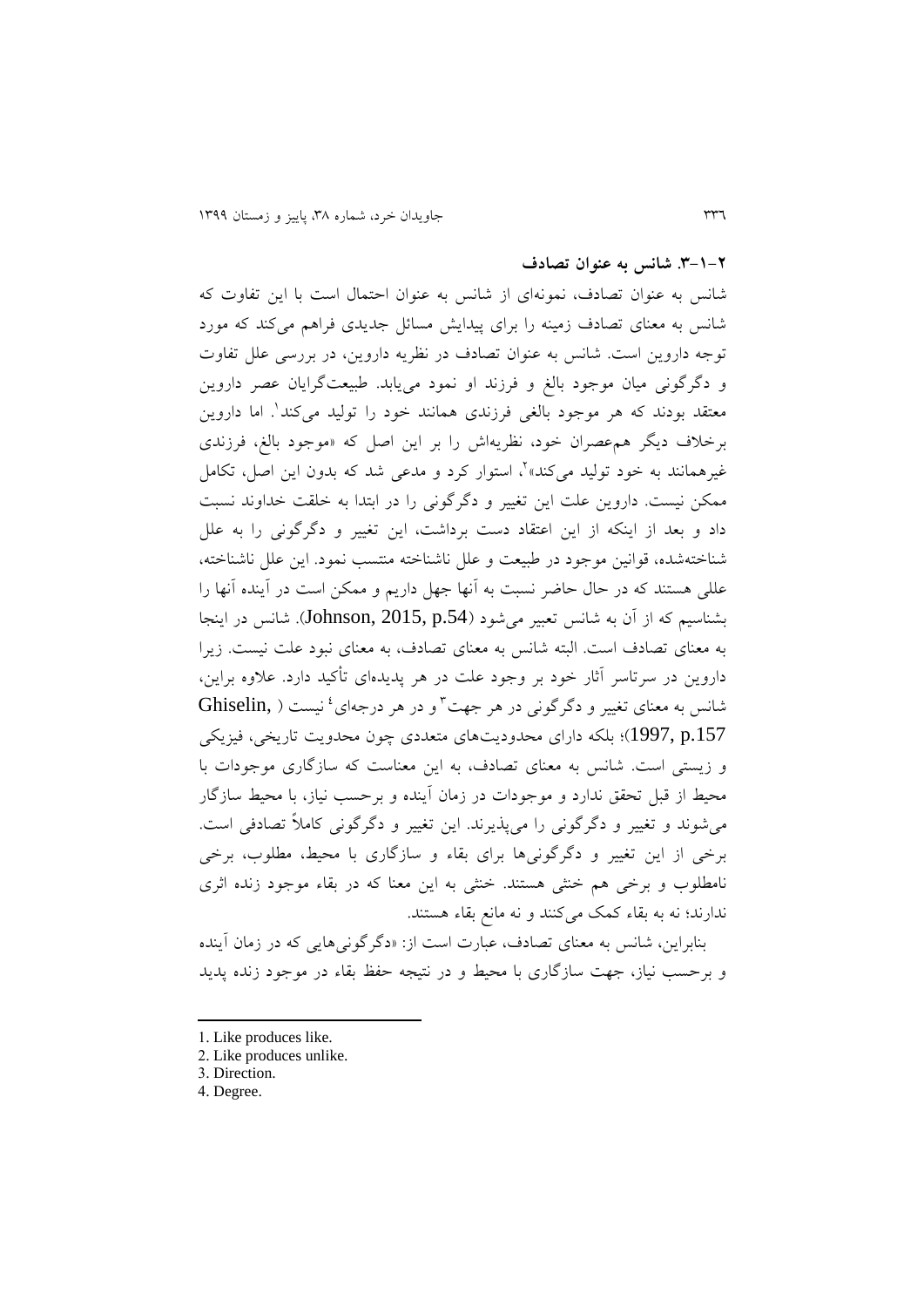میآيد». نقش شانس در طبیعت به اين معنا، بزرگترين کشف داروين است ).14p 2015, ,Johnson). شانس به اين معنا در نظريه تکامل نقش محوری دارد و برخی از موارد کاربرد آن توسط خود داروين بیان شده مانند انتخاب طبیعی اما موارد بسیاری هم وجود دارد که پس از داروين مطرح شدهاست. به عنوان مثال داروين با ژن و DNA آشنايی نداشتهاست و زيستشناسی معاصر حول مسأله جهش ژنتیکی می- چرخد و شانس در جهش ژنتیکی نقش اصلی را بازی میکند.

**.8-3 شانس و داروین** در اين قسمت به بررسی جايگاه شانس در تبیین داروين از نظريه تکامل اشاره میکنیم.

## 1 **.8-3-9 حمل و نقل شانسی**

داروين به توزيع و پراکندگی موجودات در مناطق جغرافيايی مختلف اشاره دارد و معتقد است الگوی اين توزيع و پراکندری قابل پیشبینی نیست. اينکه چرا پستانداران بر روی قارهها و نه در جزيره زندگی میکنند (Darwin, 1987, B-81)، اينکه موجودات ساکن در يک محیط زيستی با موجودات ساکن در محیط زيستی ديگر متفاوتند )-158B ,Ibid)، اينکه در هر محیط زيستی، با موجوداتی مواجهیم که با ساکنین آنجا به لحاظ فیزیولوژیکی ناسازگارند (Ibid, B-115) و مشاهداتی از این دست، تأيید میکند که حمل و نقل موجودات از يک مکان به مکان ديگر تصوری صحیح است. اين حمل و نقل موجودات به طرق مختلفی رخ میدهد و در توزيع جغرافیايی موجودات سهیم است. به عنوان نمونه تخم ریاهان از طريق جريان اقیانوس- ها،رودخانهها، طوفان، پرندگان و حیوانات خزدار و حتی انسان از سرزمینی به سرزمین Lyell, 1837, vol.3, pp.134-135; p.140;p.159; ( میشود منتقل ديگر .84p .2,vol). اين انتقال اينگونه نیست که از قبل طراحی شدهباشد و امری تصادفی است ).76p .2,vol 1837, ,Lyell). داروين به اين مسأله توجه دارد، زيرا منشأ انواع در نظريه تکامل دارای اهميت است. او در کتاب خود، نمونههايی را میآورد )-102B -81,B -10,B 1987, ,Darwin )و ايده حمل و نقل شانسی را میپذيرد و در پاسخ به علت و ابزار انتقال ریاهان و حیوانات از مکانی به مکان ديگر، جواب دنمی دانم» را برمیگزيند (Ibid, B-194). اين جواب نشاندهنده جهل ما نسبت به

1. Chance Transport.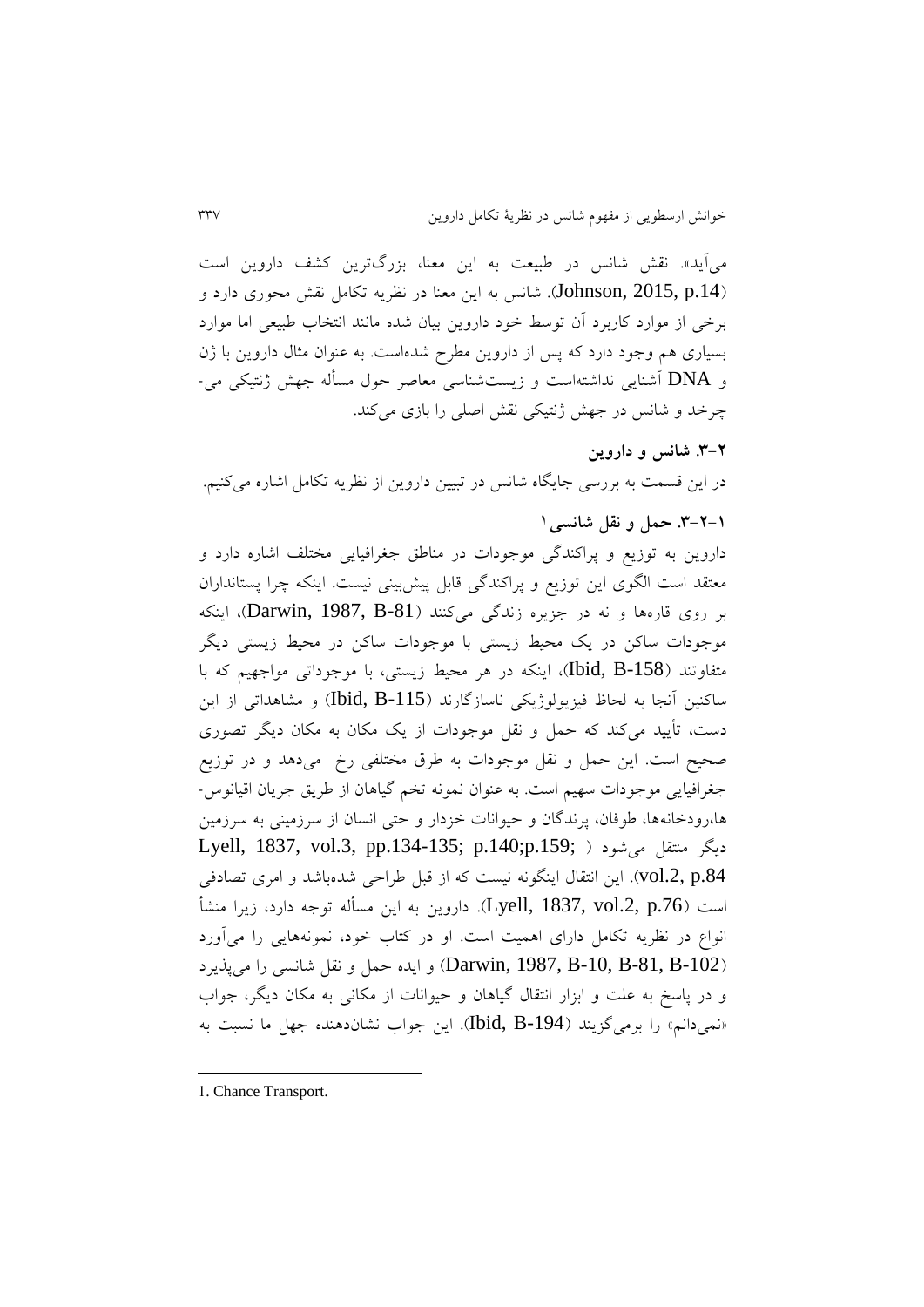علت و ابزار حقیقی است. يعنی ممکن است در آينده به علت و يا قانون اين انتقال دست يابیم. واژه »شانس« زمانی به کار میرود که نسبت به علت يا قانون جهل داريم .(Johnson, 2015, p.35)

**.8-3-3 علل و قوانین دگرگونی و تغییر** داروین در پنج فصل اول کتاب *منشأ انواع* به بررسی علل و قوانین تغییر و دگرگونی میپردازد).1-5ch 1959, ,Darwin). اينکه موجودات زنده چرا، چگونه و چه زمانی تغییر و دگرگونی را میپذیرند، داروین را به بررسی علل و قوانین تغییر می-کشاند. تغییر عنصر اصلی تکامل است و موجودات طبیعی اين تغییر را میپذيرند. اين تغییرات توسط طبیعت و انتخاب طبیعی در موجودات پديد میآيد و جهت و شدت تکامل را معین میسازد. داروين معتقد است فرآيندهای طبیعی دارای علت هستند و براساس قوانین پديد میآيند. در اينجا به بررسی علل و قوانین تغییر میپردازيم.

علل تغییر و دگرگونی گاهی علل شناختهشده و گاهی علل ناشناخته هستند؛ و گاهی در بررسی تغییر و دگرگونی با قوانینی مواجه هستیم که علت نیستند اما با علت همراهی میکنند.

#### **.8-3-3-9 علل شناختهشده**

علل شناختهشده دو قسم است؛ يا علل اررانیک و يا علل فیزيکی. علل اررانیک هم به دو قسم مستقیم و غیرمستقیم تقسیم میشود. توضیح اينکه مراد از علل اررانیک، عللی است که بر ساختار ارگانیک موجودات اثر گذار است. تنها علتی که بر ساختار ارگانیک موجودات تأثیر دارد، محیط زيست است. مانند آب و هوای سردتر که علت موهای بلندتر است. داروین معتقد است شرایط فیزیکی بیرونی، علت مستقیم تغییر و دگرگونی است. گاهی شرايط فيزيکی بيرونی، تأثیر غیرمستقیم بر تغییر در ساختار ارگانیک موجودات دارد. تأثیر غیرمستقیم به اين شکل که بر سیستم تولید مثل والدين اثر می- رذارد و اين باعث پیدايی تغییرات در فرزندان و ايجاد فرزندان اصالحشده و تکامل- يافته مي شود (Ibid, p.276: V.8).

نو ديگر علل شناختهشده، علل فیزيکی يا علل مکانیکی است. اين علل در يک بخش يا يک اندام از موجود زنده تغییری ايجاد میکنند و اين تغییر باعث ايجاد تغییر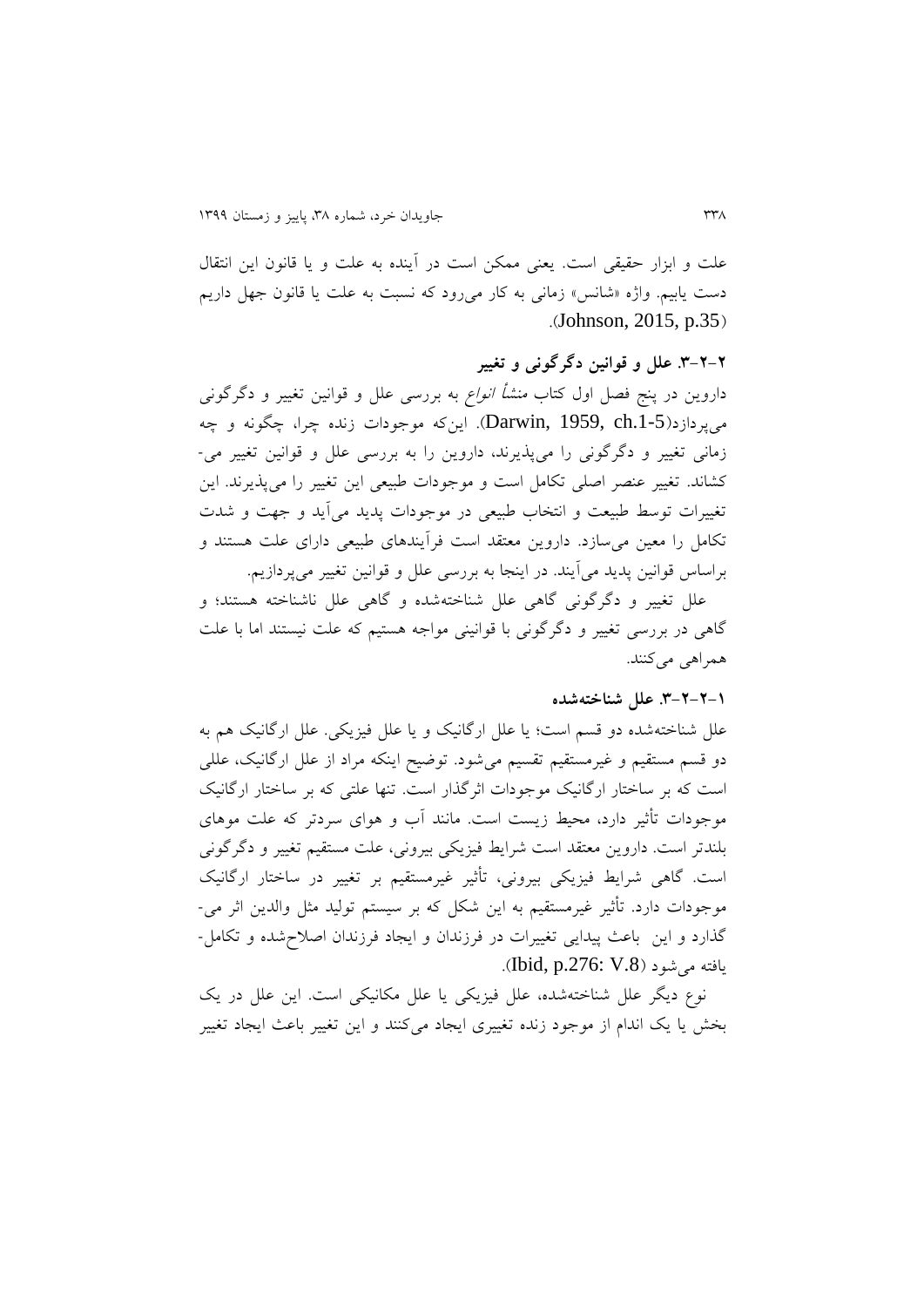ديگری در بخشی ديگر از آن موجود میشود. مثالً به خاطر جذب مواد غذايی توسط يک بخش، بخش يا اندام ديگر بزرگتر مي شود (Dbid, p.318: V.291-293).

### **.8-3-3-3 قوانین**

برخی قوانین مربوط به تغییر و درررونی، علت نیستند بلکه فقط با علت همراهی می- کنند. اين قوانین برای داروين بسیار اهمیت دارند و بسیاری از آنها از دايره فهم و شناخت ما خارجند. در اينجا علتی برای تغییر و درررونی بیان نشدهاست بلکه به شرايطی اشاره دارد که تحت تأثیر آن شرايط، تغییر رخ میدهد. علت همان شرايط ضروری و کافی برای پديد آمدن يک پديده است؛ اما قانون ضرورتاً اين تأثیر را ندارد.

#### **.8-3-3-8 علل ناشناخته**

شانس در داروين به علل ناشناخته اشاره دارد؛ به عالوه، عملکرد غیرمستقیم شرايط فیزيکی بر موجودات زنده نیز نوعی علت ناشناخته است. به عبارت ديگر، میتوان از عملکرد غیرمستقیم شرايط فیزيکی آراهی داشت اما از چگونگی و چرايی آن بیاطال بود. با این توضیح، میتوان گفت که تغییرات و دگرگونیها غیرقابل پیش بینی هستند و نمیتوان حدس زد که در نسل جديد چه تغییراتی ايجاد شدهاست. علل ناشناخته و شرايط فیزيکی که تأثیر غیرمستقیم بر سیستم تولید مثل دارند، به شکل رازآلودی عمل میکنند و اين باعث میشود بگويیم تغییرات بوسیله شانس پديد آمدهاند ) ,Johnson  $. (2015, pp.65-67)$ 

#### **.8-3-8 انتخاب طبیعی**

در بررسی علل و قوانین تغییر و دگرگونی، داروین، انتخاب طبیعی را یکی از علل تغییر و بلکه مهمترين علت میداند. انتخاب طبيعی نقش مهمی در اصلاح و دگرگونی انواع دارد. هنگامی که تغییر توسط طبیعت ايجاد میشود، اين انتخاب طبیعی است که تصمیم میگیرد چه تغییری رخ دهد تا موجود زنده در نزاع خود برای بقاء پیروز شود و کدام موجود در این نزاع به نابودی برسد. در کتاب منشأ انواع، پس از بررسی علل تغییر و دگرگونی، انتخاب طبیعی را به عنوان يکی از علل تغییر بلکه مهمترين علت میداند ).311I 119: ,Origin ,Darwin). اما ارر داروين را دقیقتر بخوانیم، درمیيابیم که او هرگز انتخاب طبیعی را به عنوان علت دگرگونی نمی داند، بلکه معتقد است انتخاب طبیعی منجر به تغییرات اررانیک میشود و به اين تغییرات کمک میکند. انتخاب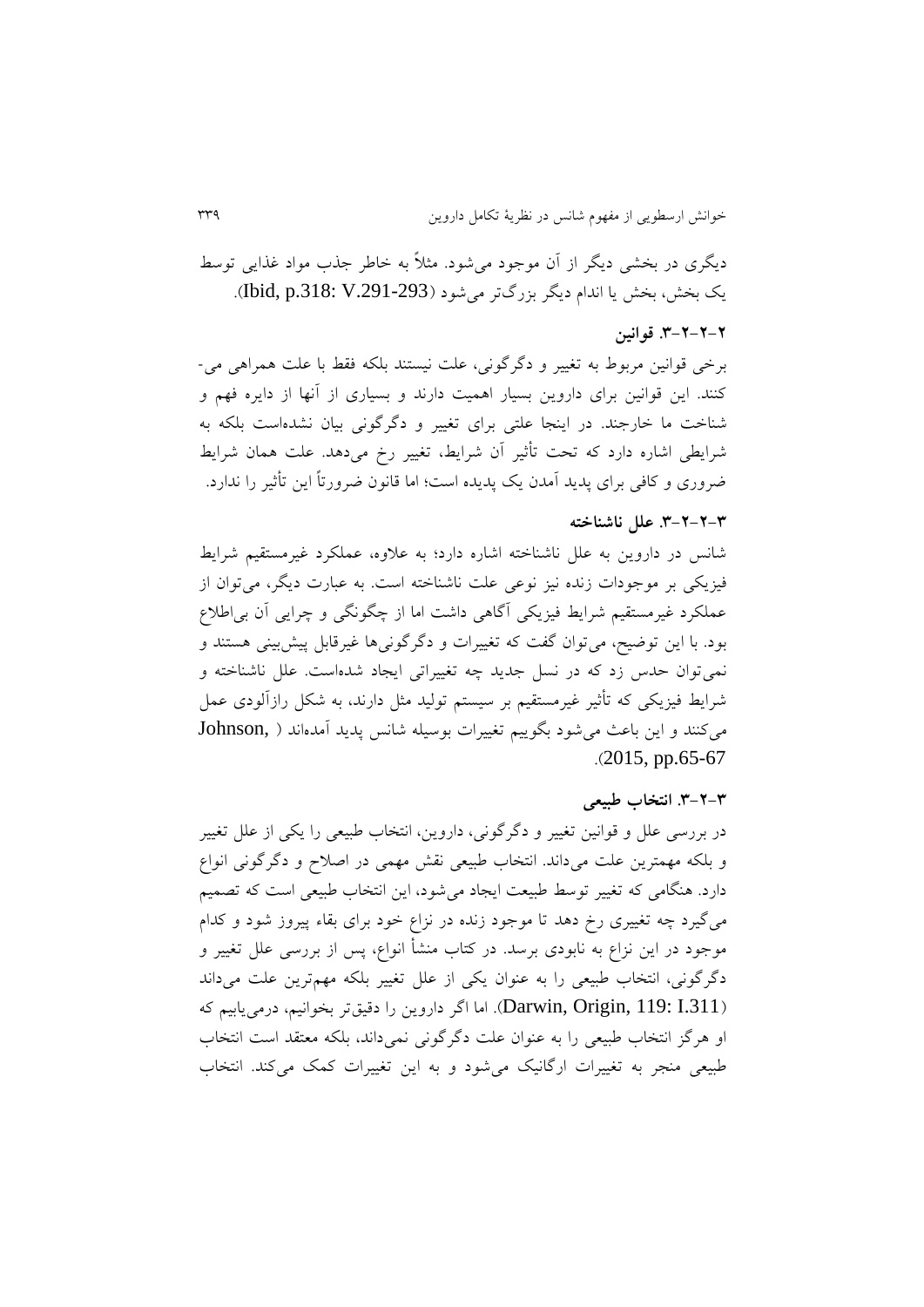طبیعی می تواند تغییرات و دگر گونی هایی را که از طریق علل دیگر حاصل شده، کنار هم جمع کند و به اثرگذاری آن کمک نمايد (Johnson, 2015, pp.59-60).

## **.4 نتیجهگیری**

با بررسی نظر ارسطو و داروين میتوان به اين نتايج رسید که:

.1 هر دو اصل علیت را میپذيرند و معتقدند هیچ پديدهای در عالم بدون علت رخ نمیدهد.

.2 اصل هدفمندی و غايت مدار بودن عالم، اصل ديگری است که هر دو بر آن اتفاق نظر دارند.

.6 از نظر هر دو، شانس نوعی علت است که در فرآيند تکامل نقش اساسی دارد. از نظر ارسطو علت بودن شانس، علیت ذاتی و ضروری نیست بلکه علیت عرضی است. به اين معنا که میان علت و معلول رابطه ضروری وجود ندارد و علت عرضی سبب پیدايش امور غیرمعمول در عالم طبیعت میشود. اما داروين میرويد هر جا علیتی در کار بود که ما به علل حقیقی علم نداشتیم و يا با نتايج غیرمنتظره مواجه شديم، از آن تعبیر به شانس و علیت تصادفی میکنیم. در اينجا کاربرد شانس به جهل ما اشاره دارد. بنابراين، به نظر میرسد علیت عرضی در نظر او بیمعنا باشد و در عباراتش هم چنین چیزی نیست.

.4 انتخاب طبیعی به عنوان يک قانون موجود در طبیعت، مورد پذيرش ارسطو و داروين است. انتخاب طبیعی میتواند از میان تغییرات و دگرگونی هايی که از طريق علل ديگر حاصل شده، تغییراتی را که برای اصالح و تکامل موجود زنده ضروری است، انتخاب کند. از جمله تغییرات و درررونیها، رانشها و جهشهای ژنتیکی است که به وسیله تصادف و شانس رخ میدهند. داروين انتخاب طبیعی را در حکم معماری میداند که با انتخاب تغییرات و درررونیها، به سازراری موجود زنده با محیط و پیروزی وی در تنازع برای بقاء کمک کند و منجر به تکامل میشود.

.9 هر دو شانس را به معنای جهل و غفلت بشر میدانند و معتقدند فاهمه انسانی، ناتوان از درک قوانین طبیعت و گرفتار جهل و غفلت است. لذا شانس را برای اشاره به علل ناشناختهای که به شکل رازآلودی عمل میکنند و ممکن است در آينده شناخته شوند، به کار می برند. تبیین داروین از شانس به عنوان احتمال و در نظر گرفتن جهل آدمی در اين معنا با تبیین ارسطو از شانس تطبیق دارد. میتوان رفت بحث از شانس و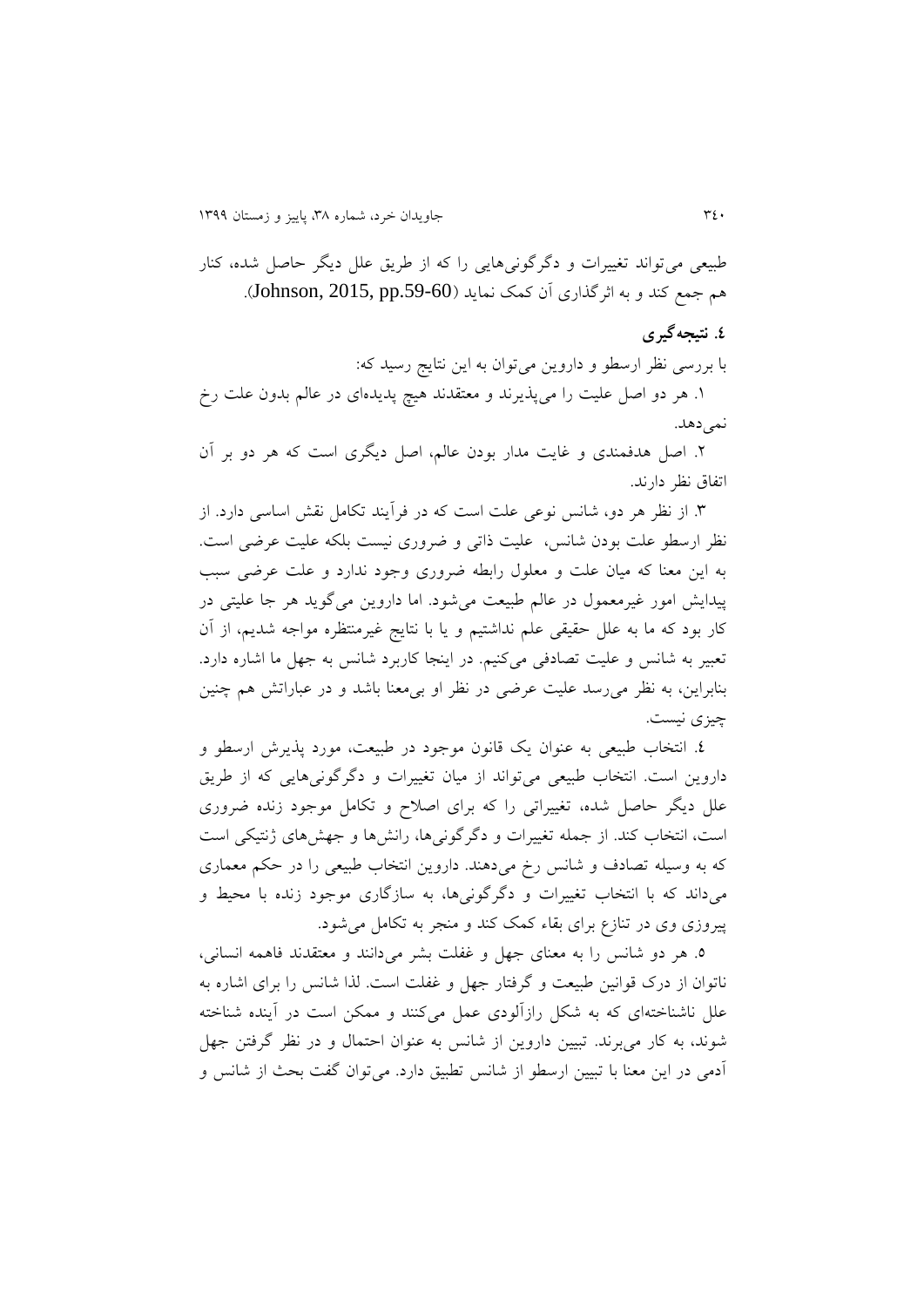اتفاق دو بُعد هستیشناسانه و معرفتشناسانه دارد. بعد معرفتشناسانه شانس به اين معناست که آيا ما به عنوان عامل معرفت قادر هستیم شانس را در عالم طبیعت تشخیص دهیم يا خیر. حقیقت اين است که نسبت به حوادث شانسی، معرفت يقینی وجود ندارد و به طور پیشینی، متعلَق معرفت انسانی قرار نمیریرند. علل شانسی و تصادفی هم بیانگر جهل انسان نسبت به علل حقیقی است و جهل مقولهای مربوط به حیطه معرفتشناسی است. بايد متذکر شد که داروين معنای ديگری از شانس ارائه می- دهد که نوآوری خود اوست و آن عبارت از اين است که سازراری موجودات با محیط امری است که مربوط به زمان و شرايط آينده است و اين سازراری در زمان آينده به شکل شانسی رخ خواهدداد. به اين معنا که راهی علت حادثهای را میشناسیم اما نمی- دانیم که آن علت، چرا و چگونه سبب پیدایش تغییر و دگرگونی است. این به معنای آن است که حوادث و تغییرات آينده قطعیت ندارند و برحسب نیاز و به منظور سازراری با محیط و تداوم بقاء پديد میآيند و قابل پیشبینی و پیشرويی نیستند. داروين شانس را در اينجا به معناى تصادف در نظر مى گيرد و معتقد است اين معنا نيز در واقع همان شانس به معنای احتمال است. به نظر میرسد اين معنای از شانس نیز مورد توجه ارسطو بوده، هرچند چنین تفکیکی را مطرح نکردهاست.

.3 در بحث تکامل و تناز بقاء، داروين شانس را به معنای »Accident »به کار میبرد اما ارسطو شانس را در معنای خودانگیزش و خود به خودی به کار میبرد و آن را معادل »Spontaneous »قرار میدهد.

> **منابع** -ارسطو. )1636(. طبیعیات. ترجمه: مهدی فرشاد. تهران: چاپخانه سپهر. – حاروين، چارلز. (١٣٨٠). *منشأ انواع.* ترجمه: نورالدين فرهيخته. تهران: انتشارات زرين.

- -Allen, J. (2015). Aristotle on Chance as an Accidental Cause. In M. Leunissen (ed.), *Aristotle's Physics*. A Critical Guide, Cambridge University Press. PP.66-87.
- -Ayala, Francisco J. (1970). Teleological Explanation in Evolutionary Biology, in *philosophy of Science*. 37:1-15.
- -Aristotle (1984). *The Complete Works of Aristotle*. Edited by Jonathan Barnes, Princeton: Princeton University Press.
- -Beatty, John. (1984). Chance and Natural Selection. *Philosophy of Science*. 51(2): 183-211.
- -Darwin, Charles. (1958). *Autobiography*. London: Collins.